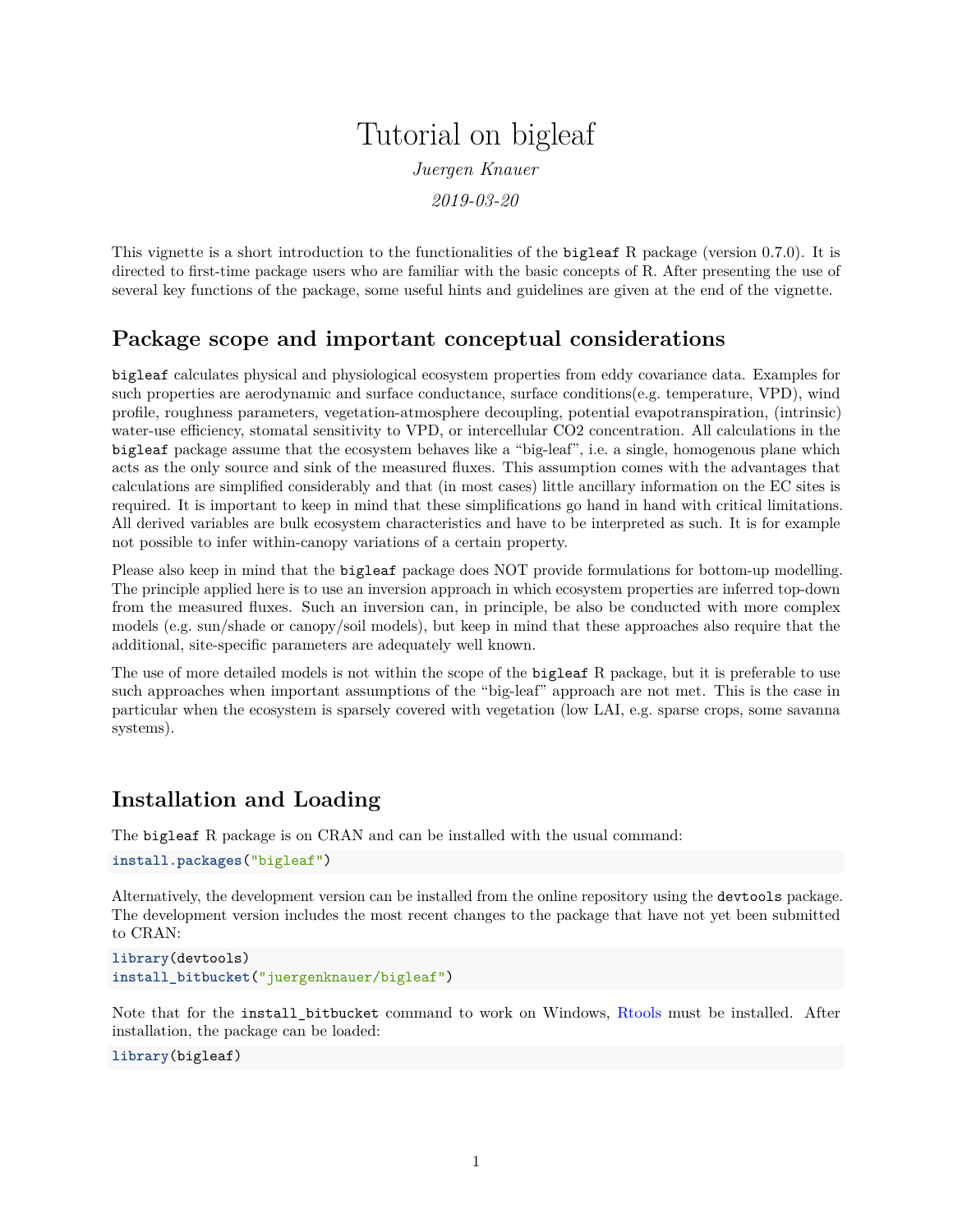# **Preparing the data**

In this tutorial, we will work with a dataset from the eddy covariance site Tharandt (DE-Tha), a spruce forest in Eastern Germany. The data.frame DE\_Tha\_Jun\_2014 is automatically loaded when the bigleaf package is loaded and contains half-hourly data of meteorological and flux measurements made in June 2014:

```
head(DE_Tha_Jun_2014)
#> year month doy hour Tair Tair_qc PPFD PPFD_qc VPD VPD_qc pressure
#> 1 2014 6 152 0.0 11.88 0 0 0 0.5746 0 97.64
#> 2 2014 6 152 0.5 11.67 0 0 0 0.5634 0 97.63
#> 3 2014 6 152 1.0 11.19 0 0 0 0.5137 0 97.61
#> 4 2014 6 152 1.5 10.80 0 0 0 0.4561 0 97.61
#> 5 2014 6 152 2.0 10.67 0 0 0 0.4184 0 97.61
#> 6 2014 6 152 2.5 10.13 0 0 0 0.3609 0 97.61
#> precip precip_qc ustar wind wind_qc Ca Ca_qc LW_up LW_down Rn
#> 1 0 0 0.54 4.21 0 402.19 0 369.43 282.93 -86.49
#> 2 0 0 0.49 4.46 0 403.83 0 368.67 284.46 -84.20
#> 3 0 0 0.48 4.54 0 406.00 0 366.48 284.67 -81.81
#> 4 0 0 0.45 4.08 0 407.71 0 364.57 286.68 -77.90
#> 5 0 0 0.51 3.95 0 407.69 0 363.74 284.65 -79.09
#> 6 0 0 0.46 4.02 0 410.11 0 361.47 282.38 -79.09
#> LE LE_qc H H_qc G G_qc NEE NEE_qc GPP GPP_qc Reco
#> 1 9.94 0 -68.18 0 -4.935 0 9.94 0 -4.02527 0 5.91473
#> 2 5.27 0 -48.54 0 -5.085 0 7.59 0 -1.72228 0 5.86772
#> 3 3.98 0 -59.10 0 -5.135 0 9.51 0 -3.74479 0 5.76521
#> 4 -6.72 0 -60.11 0 -5.210 0 8.89 0 -3.20864 0 5.68137
#> 5 -3.08 0 -59.40 0 -5.280 0 9.03 0 -3.37897 0 5.65103
#> 6 -2.16 0 -48.92 0 -5.345 0 9.12 0 -3.58337 0 5.53664
tha \le DE Tha Jun 2014
```
We give the data.frame a shorter name here. More information on the data (e.g. meaning of column names and units) can be found when typing ?DE\_Tha\_Jun\_2014. For more information on the site see e.g. Grünwald & Bernhofer 2007. In addition, we will need some ancillary data for this site throughout this tutorial. To ensure consistency, we define them here at the beginning:

```
LAI <- 7.6 # leaf area index
zh <- 26.5 # average vegetation height (m)
zr <- 42 # sensor height (m)
Dl <- 0.01 # leaf characteristic dimension (m)
```
# **General guidelines on package usage**

There are a few general guidelines that are important to consider when using the bigleaf package.

## **Units**

It is imperative that variables are provided in the right units, as the plausibility of the input units is not checked in most cases. The required units of the input arguments can be found in the respective help file of the function. The good news is that units do not change across functions. For example, pressure is always required in kPa, and temperature always in °c.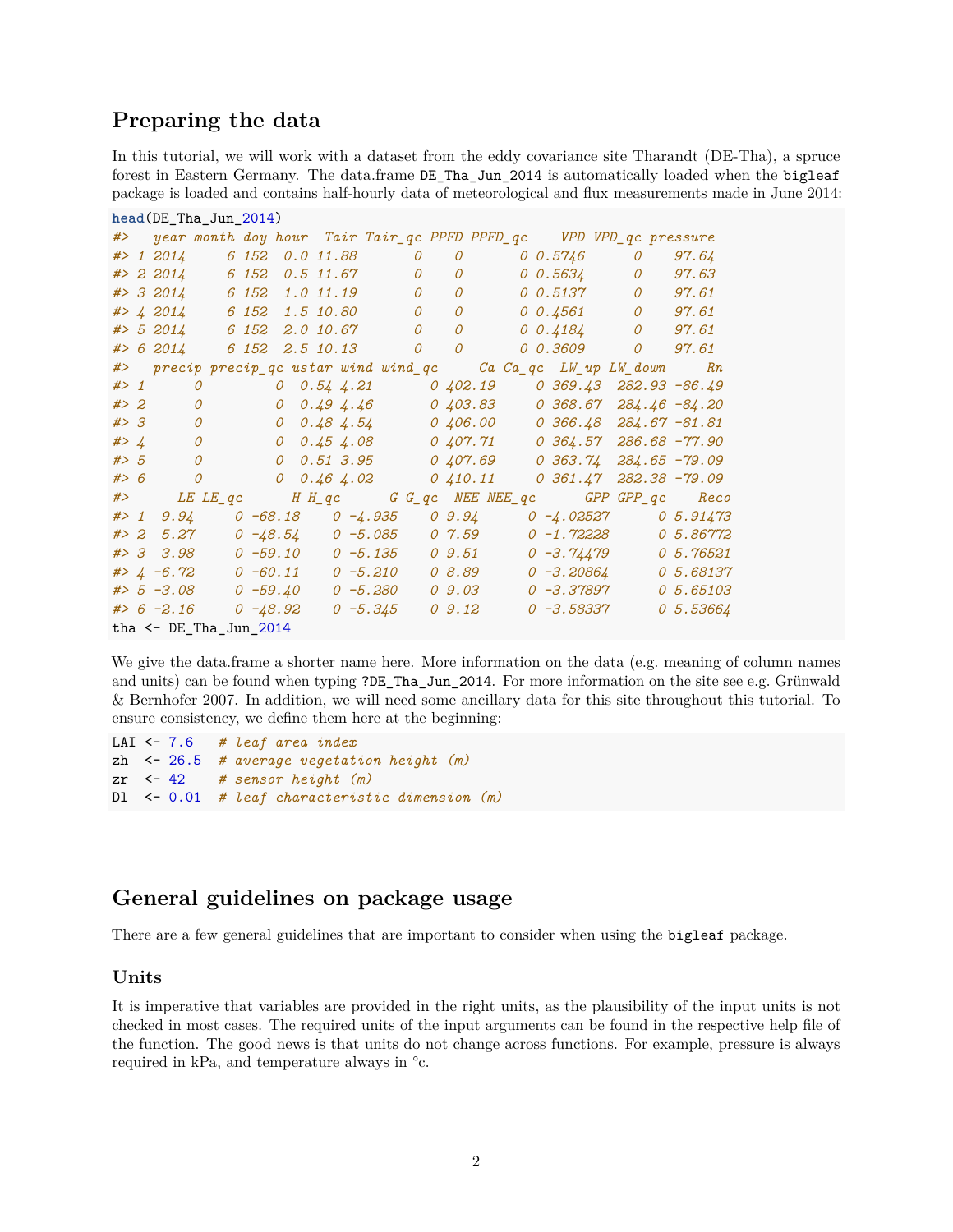#### **Function arguments**

Most functions of the bigleaf package require an input matrix or (more common) a data.frame, from which the required variables are extracted. This is usually the first argument of a function. Most functions further provide default values for their arguments, such that in many cases it is not necessary to provide them explicitly.

Another convenient feature of the bigleaf package is that arguments can be provided as both character and numeric vectors. If the argument is of type character, it is interpreted as the column name of the input data.frame. If it is of type numeric, it is used directly for the calculations.

We can demonstrate the usage with a simple example:

```
potential.ET(tha,Tair="Tair",pressure="pressure",Rn="Rn",VPD="VPD",approach="Priestley-Taylor")
potential.ET(tha)
potential.ET(tha,Tair=tha$Tair)
potential.ET(tha,Tair=25)
potential.ET(Tair=25,pressure=100,Rn=200)
```
In the first line above, the input arguments are provided as the names of the data.frame. In this case we do not need to provide them explicitly because the column names correspond to the default names of the function (i.e. the command can be written as in line 2). In the third example, we replace one variable name with a numeric vector. In the fourth row, we calculate PET for a constant temperature of 25°C, but take all other variables from the data.frame. For some applications, in particular for exploratory or sensitivity analyses, application nr. 5 can be useful. In this case, we did not provide a data.frame, but only numeric vectors of length one (or of any other length). This can be useful to see e.g. how sensitive the results of a given functions are with respect to one of the input variables. We could, for instance, investigate how potential ET as calculated with the Priestley-Taylor formulation changes when *R<sup>n</sup>* increases from 200 W m<sup>−</sup><sup>2</sup> to 400 W  $m^{-2}$  when all other variables are held constant:

```
potential.ET(Tair=25,pressure=100,Rn=200)
#> Ground heat flux G is not provided and set to 0.
#> Energy storage fluxes S are not provided and set to 0.
#> ET_pot LE_pot
#> 1 7.637154e-05 186.4802
potential.ET(Tair=25,pressure=100,Rn=400)
#> Ground heat flux G is not provided and set to 0.
#> Energy storage fluxes S are not provided and set to 0.
#> ET_pot LE_pot
#> 1 0.0001527431 372.9604
```
When using your own data, it is not mandatory to use exactly the same variable names as here, but working with **bigleaf** is easier if you do so because then the variable names do not have to be specified when calling a function.

#### **Ground heat flux and storage fluxes**

Many functions require the available energy  $(A)$ , which is defined as  $(A = R_n - G - S)$ , all in W m<sup>-2</sup>), where  $R_n$  is the net radiation, *G* is the ground heat flux, and *S* is the sum of all storage fluxes of the ecosystem (see e.g. Leuning et al. 2012 for an overview). For some sites, *G* is not available, and for most sites, only a few components of *S* are measured. In bigleaf it is not a problem if *G* and/or *S* are missing (other than the results might be (slightly) biased), but special options exist for the treatment of missing *S* and *G* values. If the options  $missing.G.a.s.M = TRUE$  or  $missing.S.a.s.M = TRUE$ , then the output variable is not calculated for that time period. Otherwise missing *S* and *G* values are set to O automatically. Please note that the default is to ignore *S* and *G* values. If *G* and/or *S* are available, they always have to be added explicitly to the function call (by providing the column name of  $G/S$  or a vector).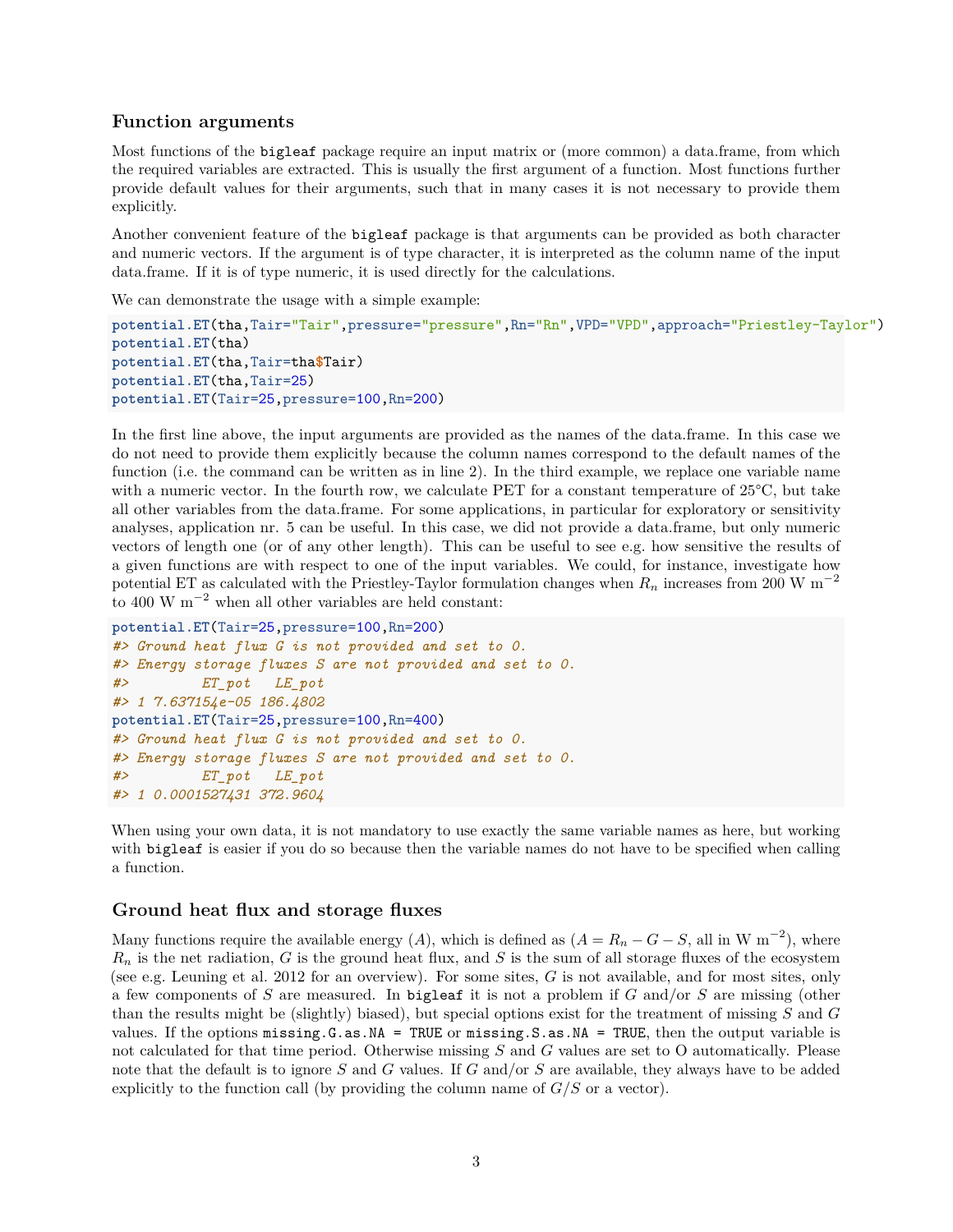# **Function walkthrough**

In the following, we explain how to use several of the package's key functions. Further information on the functions can be found on the respective function help pages and the references therein.

# **Data filtering**

For most applications it is meaningful to filter your data. There are two main reasons why we want to filter our data before we start calculating ecosystem properties. The first one is to exclude datapoints that do not fulfill the requirements of the EC technique or that are of bad quality due to e.g. instrument failure or gap-filling with poor confidence. Note that the quality assessment of the EC data is not the purpose of the bigleaf package. This is done by other packages (e.g. REddyProc), which often provide quality control flags for the variables. These quality control flags are used here to filter out bad-quality datapoints.

A second reason for filtering our data is that some derived properties are only meaningful if certain meteorological conditions are met. For instance, if we are interested in properties related to plant gas exchange, it makes most sense to focus on time periods when plants are photosynthetically active (i.e. in the growing season and at daytime).

The bigleaf package provides the function filter.data that filters the data according to the criteria described above. We start with an example where the data.frame is filtered only with respect to data quality (quality.control=TRUE):

```
tha_filtered1 <- filter.data(tha,quality.control=TRUE,vars.qc=c("LE","H","NEE","Tair","VPD","wind"),
                             quality.ext="_qc",good.quality = c(0,1),missing.qc.as.bad=TRUE)
```

```
#> Quality control:
#> LE: 0 data points (0%) set to NA
#> H: 2 data points (0.14%) set to NA
#> NEE: 7 data points (0.49%) set to NA
#> Tair: 0 data points (0%) set to NA
#> VPD: 0 data points (0%) set to NA
#> wind: 3 data points (0.21%) set to NA
```
In the function call above, vars.qc lists the variables that should be filtered with respect to their quality. This is usually a vector of type character that contains the column names of the variables that are to be filtered. quality.ext denotes the extension of the variable name that identifies the column as a quality control indicator of a given variable. The variables "LE" and "LE\_qc", for example, denote the variable itself (latent heat flux), and the quality of the variable "LE", respectively. The argument good.quality specifies the values that the quality control indicator has to take in order to be considered as acceptable quality (i.e. to not be filtered). For example, if good.quality=c(0,1), then all "LE" values whose "LE\_qc" variable is larger than 1 are set to NA. The variable missing.qc.as.bad is required to decide what to do in case of missing values in the quality control variable. By default this is (conservatively) set to TRUE, i.e. all entries where the qc variable is missing is filtered out. The function prints some information on the amount of data filtered out. In this case, only a few values did not fulfill the quality criteria. In the next example, we filter for meteorological conditions only, including growing season (filter.growseas=TRUE):

```
tha_filtered2 <- filter.data(tha,quality.control=FALSE,filter.growseas=TRUE,
                             filter.vars=c("PPFD","ustar","LE","VPD"),
                             filter.vals.min=c(200,0.2,0,0.01), filter.vals.max=c(NA,NA,NA,NA),
                             NA.as.invalid = TRUE,
                             # arguments for growing season filter:
                             GPP="GPP",doy="doy",year="year",tGPP=0.4,ws=15,min.int=5)
#> Data filtering:
#> 0 data points (0%) excluded by growing season filter
#> 0 additional data points (0%) excluded by precipitation filter (0
#> data points = 0 % in total)
#> 697 additional data points (48.4%) excluded by PPFD filter (697
```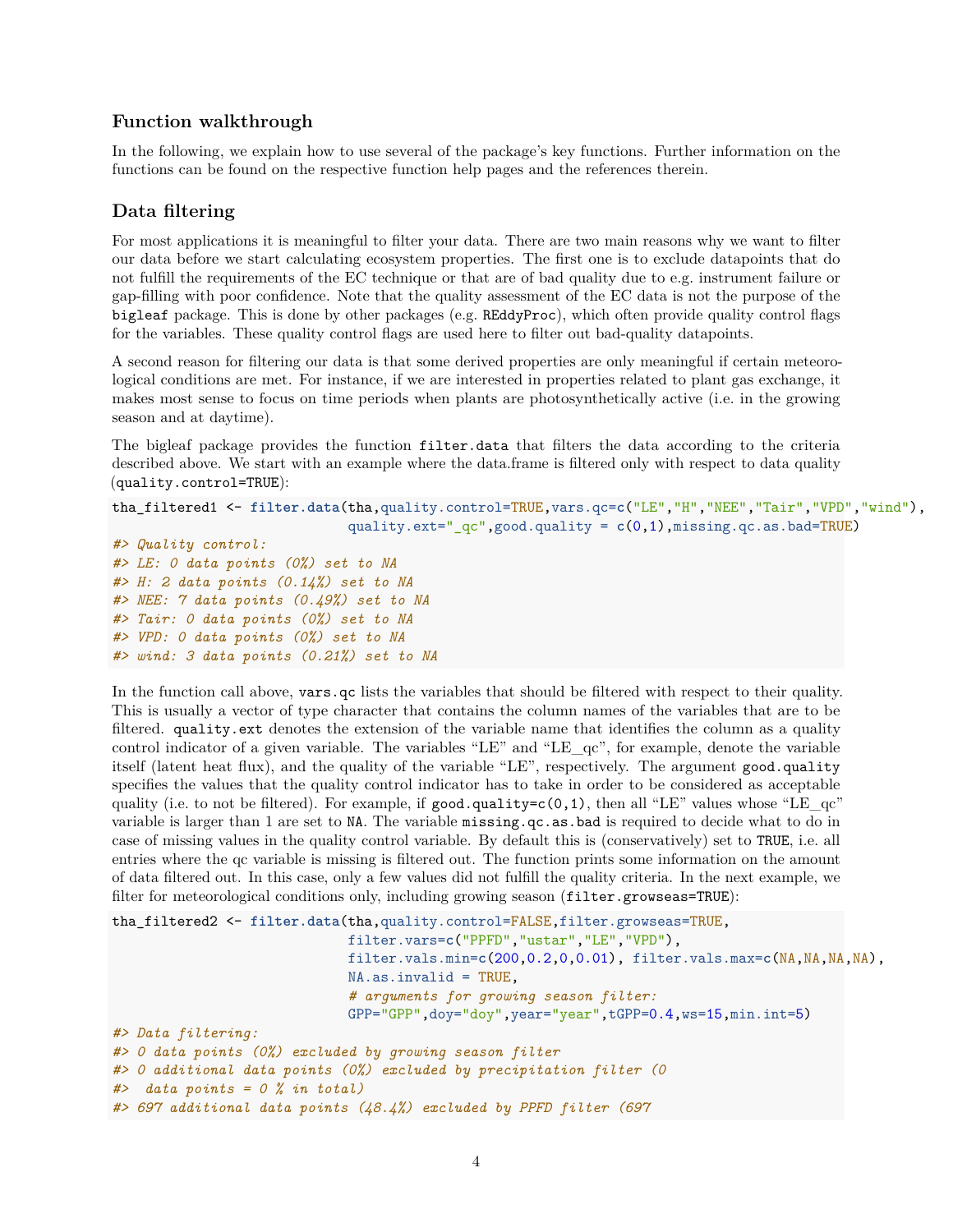```
#> data points = 48.4 % in total)
#> 38 additional data points (2.64%) excluded by ustar filter (176
#> data points = 12.22 % in total)
#> 75 additional data points (5.21%) excluded by LE filter (339 data points =
#> 23.54 % in total)
#> 0 additional data points (0%) excluded by VPD filter (0 data points = 0
#> % in total)
#> 810 data points (56.25%) excluded in total
#> 630 valid data points (43.75%) remaining.
```
The arguments filter.vars, filter.vals.min, and filter.vals.max control the variables to be filtered (corresponding to the column names of the data.frame), the minimum and the maximum acceptable values, respectively. If there is no minimum or maximum, the respective entry can be set to NA. In this case we filter for time periods in which PPFD (photosynthetic photon flux density) has to be higher than 200 *µ*mol m<sup>−</sup><sup>2</sup> s −1 , but no maximum limit is considered.

If filter.growseas=TRUE, the function implements a simple growing season filter based on daily smoothed GPP time series. The arguments GPP, doy and year are required at halfhourly/hourly time scale. GPP is aggregated to daily sums internally. The arguments tGPP, ws, and min.int determine how the growing season is filtered. tGPP determines how high daily GPP has to be in relation to its peak value within the year. In this case, the value of 0.4 denotes that smoothed GPP has to be at least 40% of the 95th quantile. ws controls the degree of smoothing in the timeseries (the purpose of which is to minimize the high variation of GPP between days), and should probably be between 10-20 days. min.int is a parameter that avoids that data are switching from inside the growing season and out from one day to the next, but determines the minimum number of days that the growing season should have. The growing season filter is applicable to all sites, with one more more growing seasons, but it's advisable that other parameter settings are used depending on the site.

In this case, it does not really make sense to filter for growing season, since it's only one month of which we know that vegetation is active at the site. Luckily, the algorithm realizes that as well and does not filter out any data if filter.growseas=TRUE (same will happen at sites with a year-round growing season). In the function output we further see that almost half of the data were filtered because radiation was not high enough (night-time). Another 23.5% were filtered because they showed negative LE values. However, most of them occur during the night, and only 5.2% of them were not already filtered by the radiation filter (denoted as "additional data points" above).

As a last step we will filter for precipitation events. This is often meaningful for ecophysiological studies because data during and shortly after rainfall events do not contain much information on the physiological activity of the vegetation (i.e. they comprise significant fractions of evaporation from the soil and plant surfaces). The purpose of such a filter is mostly to minimize the fraction of soil and interception evaporation on the total water flux. This filter simply excludes periods following a precipitation event. A precipitation event is here defined as any time step with a recorded precipitation higher than tprecip (in mm per timestep). The function then filters all time periods following a precipitation event. The number of subsequent time periods excluded is controlled by the argument precip.hours. Here, we exclude rainfall events and the following 24 hours.

```
tha_filtered3 <- filter.data(tha,quality.control=FALSE,filter.growseas=FALSE,
                             filter.precip=TRUE,precip="precip",tprecip=0.02,
                             records.per.hour=2,precip.hours=24)
#> Data filtering:
#> 0 data points (0%) excluded by growing season filter
#> 556 additional data points (38.61%) excluded by precipitation filter (556
#> data points = 38.61 % in total)
#> 556 data points (38.61%) excluded in total
#> 884 valid data points (61.39%) remaining.
```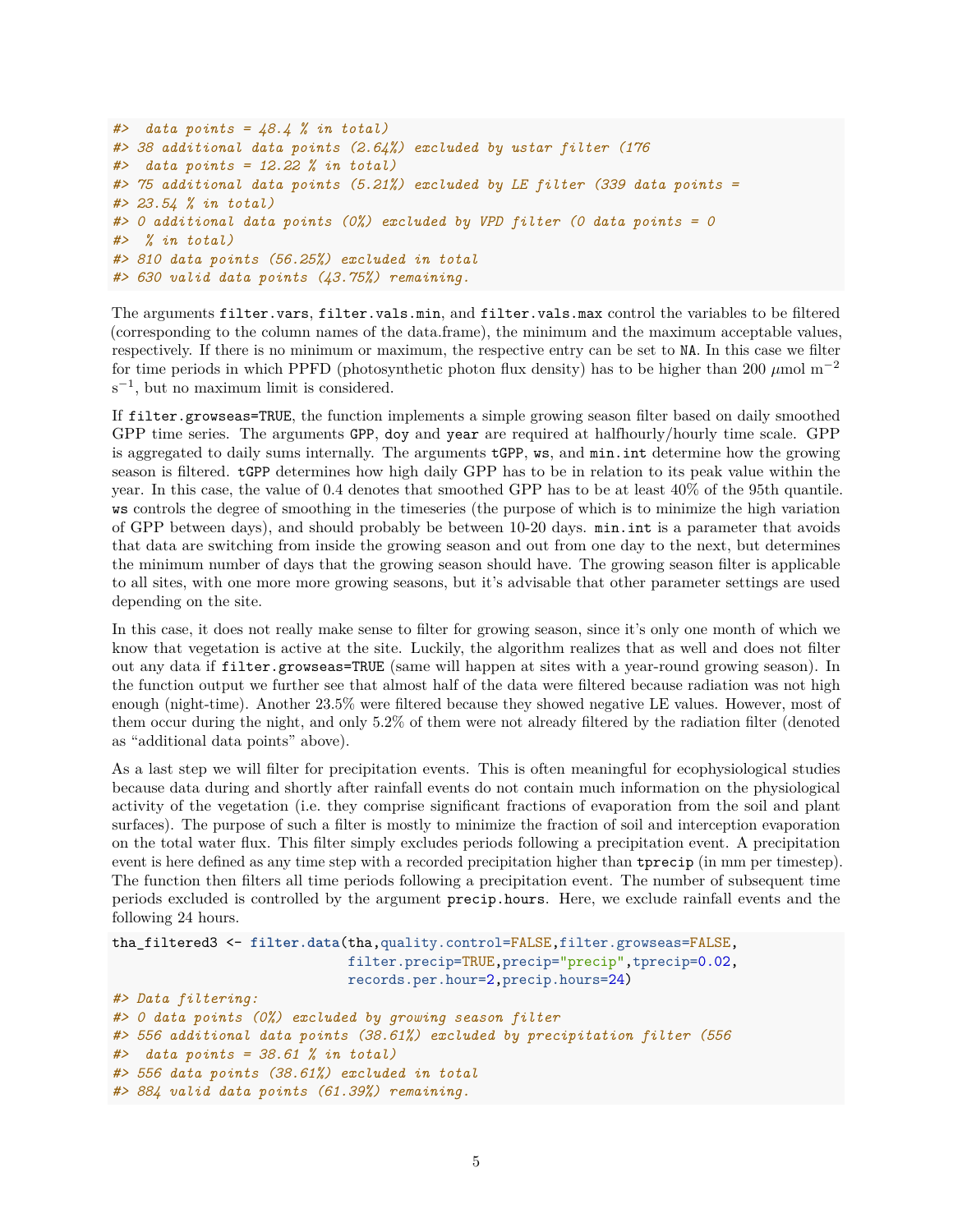We can also do all the steps described above with a single function call, which is also the intention of the function:

```
tha_filtered <- filter.data(tha,quality.control=TRUE,filter.growseas=TRUE,
                             filter.precip=TRUE, filter.vars=c("PPFD","ustar","LE","VPD"),
                             filter.vals.min=c(200,0.2,0,0.01),filter.vals.max=c(NA,NA,NA,NA),
                             NA.as.invalid = TRUE,vars.qc=c("GPP","LE","H","NEE","Tair","VPD","wind"),
                             quality.ext="_qc",good.quality = c(0,1),missing.qc.as.bad=TRUE,
                             GPP="GPP",doy="doy",year="year",tGPP=0.4,ws=15,min.int=5,
                             precip="precip",tprecip=0.02,records.per.hour=2,precip.hours=24)
#> Quality control:
#> GPP: 7 data points (0.49%) set to NA
#> LE: 0 data points (0%) set to NA
#> H: 2 data points (0.14%) set to NA
#> NEE: 7 data points (0.49%) set to NA
#> Tair: 0 data points (0%) set to NA
#> VPD: 0 data points (0%) set to NA
#> wind: 3 data points (0.21%) set to NA
#> -------------------------------------------------------------------
#> Data filtering:
#> 0 data points (0%) excluded by growing season filter
#> 556 additional data points (38.61%) excluded by precipitation filter (556
#> data points = 38.61 % in total)
#> 403 additional data points (27.99%) excluded by PPFD filter (697
#> data points = 48.4 % in total)
#> 29 additional data points (2.01%) excluded by ustar filter (176
#> data points = 12.22 % in total)
#> 25 additional data points (1.74%) excluded by LE filter (339 data points =
#> 23.54 % in total)
#> 0 additional data points (0%) excluded by VPD filter (0 data points = 0
#> % in total)
#> 1013 data points (70.35%) excluded in total
#> 427 valid data points (29.65%) remaining.
```
When looking at the function output we see that we these settings, we exclude in total 1013 data points (70.35% of the data). In total, 29.65% of all data remained. The output of the filter.data function is another data.frame (tha\_filtered), in which all filtered timesteps are set to NA. (Note that this is the default case. If we add filtered.data.to.NA=TRUE, the data are left untouched, but an additional column "valid" is added to the data.frame that specifies whether the time points fulfull the criteria or not). In the following examples we will work mostly with the filtered data.frame tha\_filtered.

## **Aerodynamic conductance**

An important metric for many calculations in the **bigleaf** package is the aerodynamic conductance  $(G_a)$ between the land surface and the measurement height. *G<sup>a</sup>* characterizes how efficiently mass and energy is transferred between the land surface and the atmosphere. *G<sup>a</sup>* consists of two parts: *Gam*, the aerodynamic conductance for momentum, and *Gb*, the canopy boundary layer (or quasi-laminar) conductance. *G<sup>a</sup>* can be defined as  $G_a = 1/(1/G_{am} + 1/G_b)$ . In this tutorial we will focus on how to use the function aerodynamic.conductance. For further details on the equations, the reader is directed to the publication of the bigleaf package (Knauer et al. 2018) and the references therein. A good overview is provided by e.g. Verma 1989.

 $G_a$  and in particular  $G_b$  can be calculated with varying degrees of complexity. We start with the simplest version, in which  $G_b$  is calculated empirically based on the friction velocity  $(u_*)$  according to Thom 1972: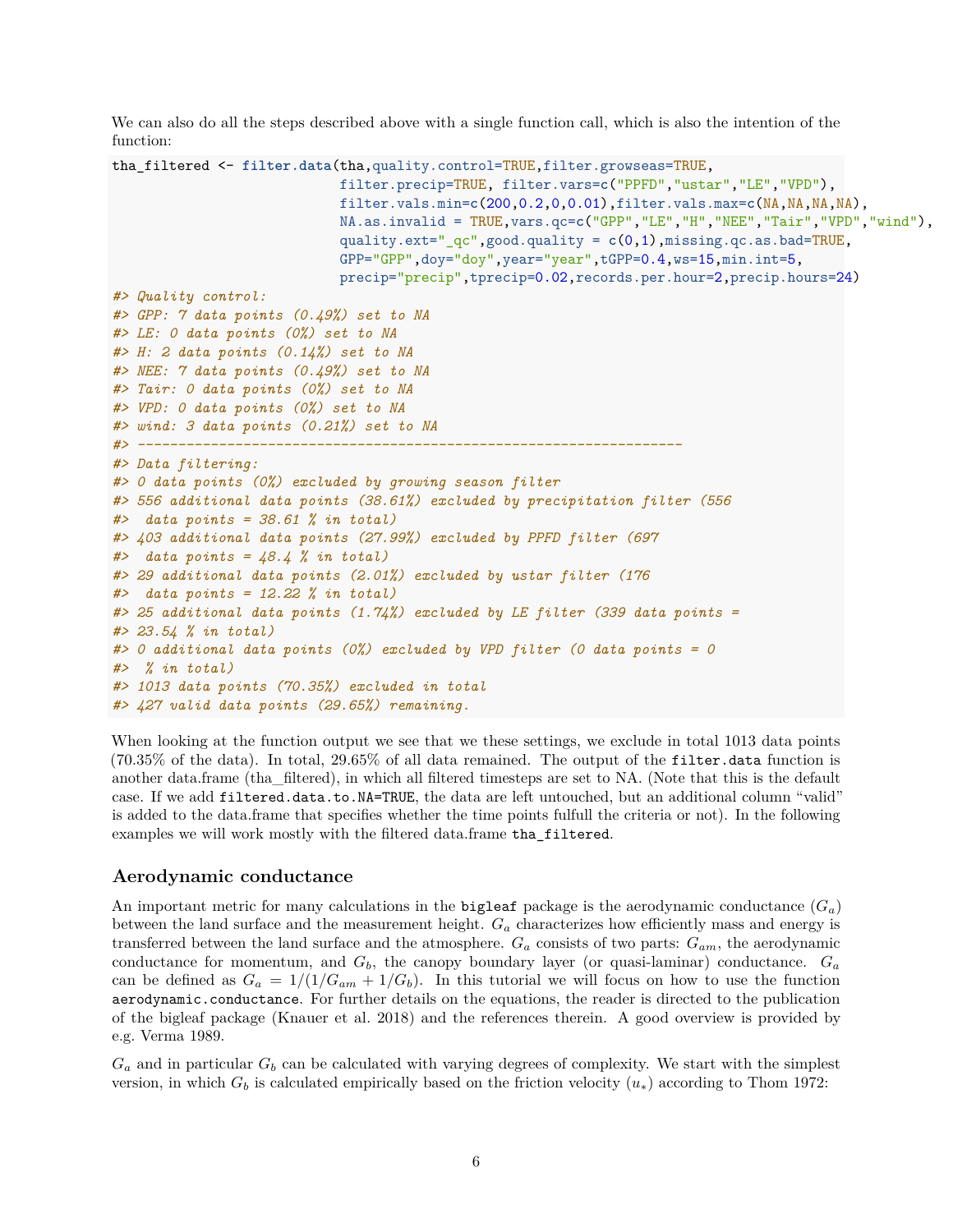|  | summary(aerodynamic.conductance(tha_filtered)) |
|--|------------------------------------------------|
|  |                                                |

| #> |                       | $Ga_{m}$ $Ra_{m}$ $Ga_{h}$ $Ra_{h}$ $Ra_{h}$                 |                                        |                   |
|----|-----------------------|--------------------------------------------------------------|----------------------------------------|-------------------|
| #  | Min. 30.0206          | $Min.$ : $2.031$                                             | Min. 30.0150                           | $Min.$ : 9.559    |
| #> | $1st$ $Qu. : 0.0927$  | $1st$ $Qu.: 5.606$                                           | <i>1st Qu.:0.0469</i>                  | 1st Qu.:13.562    |
| #  | Median: 0.1277        | Median : 7.832                                               | Median: 0.0593                         | Median : 16.875   |
| #> | Mean : 0.1368         | Mean : 9.307                                                 | Mean : 0.0598                          | Mean : 18.757     |
| #  | 3rd Qu.: 0.1784       | 3rd Qu.:10.783                                               | 3rd Qu.:0.0737                         | 3rd Qu.: 21.328   |
| #> | $Max.$ : 0.4923       | $Max.$ : 48.500                                              | $Max.$ : 0.1046                        | Max. :66.639      |
| #> | NA's :1013            | <i>NA's</i> :1013                                            | <i>NA's</i> :1013                      | NA's :1013        |
| #> |                       | $Gb_h$ $Rb_h$ $kB_h$ $zeta$                                  |                                        |                   |
| #  | $Min.$ $: 0.0551$     |                                                              | Min. : $5.854$ Min. : $1.487$          | $Min.$ : $NA$     |
| #  | <i>1st Qu.:0.0947</i> |                                                              | 1st Qu.: 7.865 1st Qu.:1.948           | 1st Qu.: NA       |
| #> | Median : 0.1109       | Median : 9.020                                               | Median :2.108                          | Median : NA       |
| #> | $Mean$ : $0.1110$     | Mean : $9.450$                                               | $Mean$ :2.097                          | Mean :NaN         |
| #> | $3rd$ $Qu. : 0.1271$  | $3rd$ $Qu.:10.561$                                           | 3rd Qu.:2.257                          | $3rd$ $Qu.:$ $MA$ |
| #> | $Max.$ : 0.1708       | $Max.$ : 18.139                                              | $Max.$ :2.616                          | $Max.$ : $NA$     |
| #> |                       | NA's :1013 NA's :1013 NA's :1013 NA's :1440                  |                                        |                   |
| #> |                       | $psi_h$ and $Ra_CO2$ and $Ga_CO2$ and $Gb_CO2$               |                                        |                   |
| #> |                       | <i>Min.</i> : <i>NA Min.</i> : 11.42 <i>Min.</i> : 0.0138    |                                        | $Min.$ : 0.0419   |
| #> |                       | $1st$ $Qu.:$ $NA$ $1st$ $Qu.:$ $16.07$ $1st$ $Qu.:$ $0.0408$ |                                        | 1st Qu.: 0.0719   |
| #> | Median : NA           | Median :19.89                                                | Median: 0.0503                         | Median: 0.0842    |
| #> | $Mean \t : NaN$       | $Mean$ : 21.75                                               | $Mean$ : $0.0510$                      | Mean : 0.0843     |
| #> | $3rd$ $Qu.:$ $NA$     |                                                              | $3rd$ $Qu.: 24.54$ $3rd$ $Qu.: 0.0622$ | 3rd Qu.: 0.0966   |
| #> | $Max.$ : $NA$         | $Max.$ : $72.38$                                             | $Max.$ : 0.0876                        | Max. : 0.1298     |
| #> | NA's : 1440           | <i>NA's</i> :1013                                            | NA's :1013                             | <i>NA's</i> :1013 |

Note that by not providing additional arguments, the default values are taken (type ?aerodynamic.conductance to see default values of the function arguments). We also do not need most of the arguments that can be provided to the function in this case (i.e. if Rb\_model="Thom\_1972"). These are only required if we use a more complex formulation of  $G_b$ . The output of the function is another data.frame which contains separate columns for conductances and resistances of different scalars (momentum, heat, and  $CO<sub>2</sub>$  by default). For comparison, we now calculate a second estimate of  $G_a$ , where the calculation of  $G_b$  is more physically-based (Su et al. 2001), and which requires more input variables compared to the first version. In particular, we now need LAI, the leaf characteristic dimension  $(D_l)$ , assumed to be 1cm here), and information on sensor and canopy height  $(z_r \text{ and } z_h)$ , as well as the displacement height (assumed to be  $0.7 \times z_h$ ):

#### Ga\_Su <- **aerodynamic.conductance**(tha\_filtered,Rb\_model="Su\_2001",LAI=LAI,zh=zh,d=0.7**\***zh, zr=zr,Dl=Dl)

|       | $\texttt{summary}(Ga\_Su)$ |  |                      |                                                    |                   |                   |
|-------|----------------------------|--|----------------------|----------------------------------------------------|-------------------|-------------------|
|       |                            |  |                      | $#$ > $Ga_{m}$ $Ra_{m}$ $Ga_{h}$ $Ga_{h}$ $Ra_{h}$ |                   |                   |
| #     | $Min.$ : 0.0206            |  | $Min.$ : $2.031$     | $Min.$ : 0.0206                                    |                   | $Min.$ : $3.148$  |
| #>    | 1st Qu.:0.0927             |  | $1st$ Qu.: $5.606$   | $1st$ $Qu. : 0.0723$                               |                   | 1st Qu.: 8.801    |
| #>    | Median : 0.1277            |  | Median: 7.832        | Median: 0.0932                                     |                   | Median : 10.730   |
| # $>$ | Mean : 0.1368              |  | Mean : 9.307         | Mean : 0.0933                                      |                   | $Mean$ : 12.420   |
| # $>$ | $3rd$ $Qu.: 0.1784$        |  | 3rd Qu.: 10.783      | 3rd Qu.: 0.1136                                    |                   | 3rd Qu.: 13.835   |
| #>    | $Max.$ : 0.4923            |  | $Max.$ :48.500       | Max. : 0.3177                                      |                   | $Max.$ : $48.540$ |
|       | #> NA's :1013              |  | <i>NA's :1013</i>    | <i>NA's :1013</i>                                  | <i>NA's</i> :1013 |                   |
|       |                            |  |                      | $#$ and $Gb_h$ and $Rb_h$ and $kB_h$ and $kB_h$    |                   | zeta              |
| #     | Min. : 0.1112              |  | Min. 30.0308         | Min. 30.0033                                       | $Min.$ : $NA$     |                   |
| #     | $1st$ $Qu.: 0.2717$        |  | $1st$ $Qu. : 2.5005$ | $1st$ $Qu. : 0.5440$                               | $1st$ $Qu.:$ $NA$ |                   |
| #>    | Median: 0.3258             |  | Median : 3.0694      | Median : 0.7823                                    | Median : NA       |                   |
| #>    | $Mean \t0.7712$            |  | Mean : 3.1132        | Mean : 0.7522                                      | Mean :NaN         |                   |
| #>    | 3rd Qu.: 0.3999            |  | $3rd$ $Qu.:3.6803$   | $3rd$ $Qu. : 1.0017$                               | $3rd$ $Qu.:$ $MA$ |                   |
| #>    | $Max.$ : 32.4622           |  | $Max.$ :8.9950       | $Max.$ : 1.5551                                    | $Max.$ : $NA$     |                   |
|       |                            |  |                      |                                                    |                   |                   |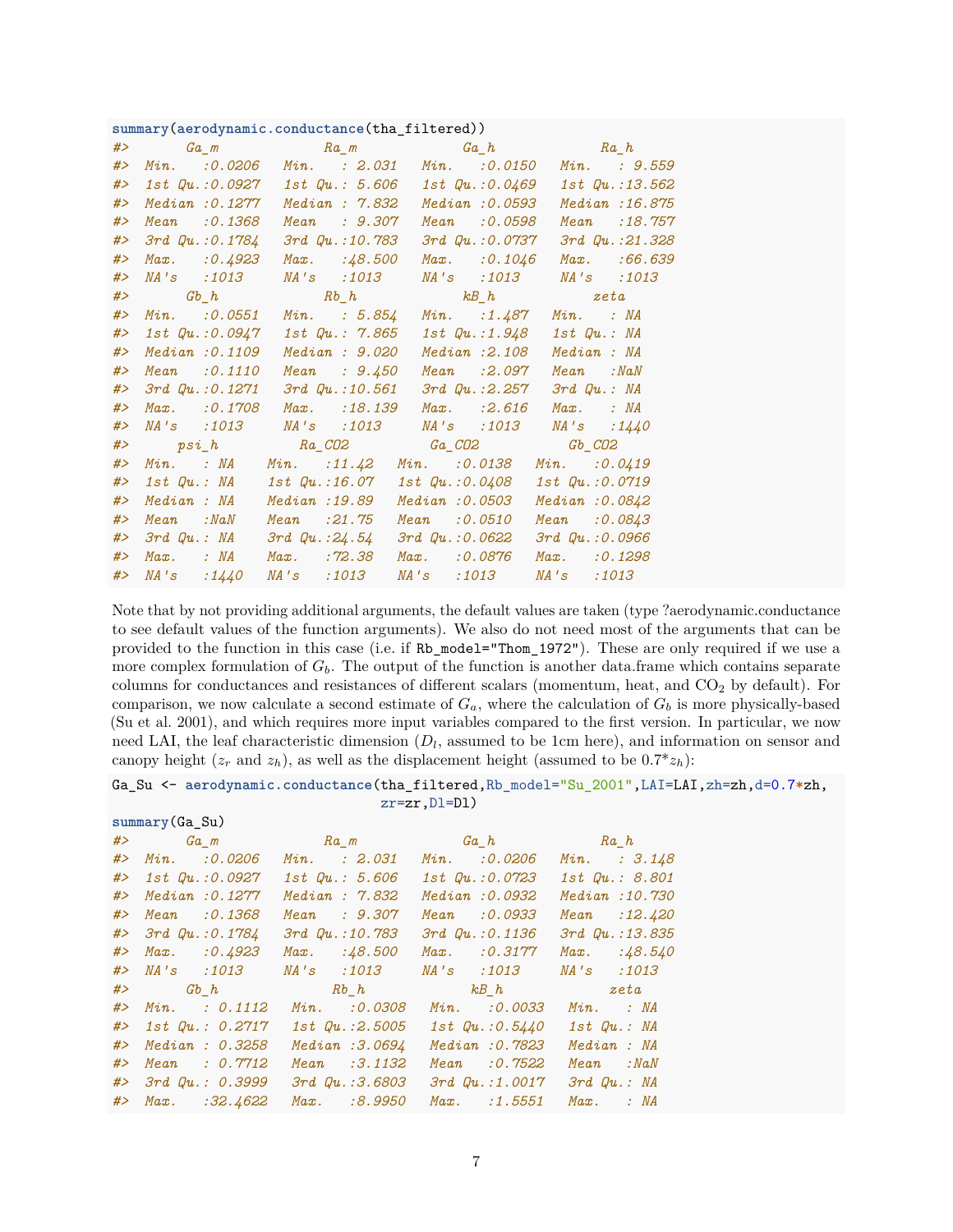*#> NA's :1013 NA's :1013 NA's :1013 NA's :1440 #> psi\_h Ra\_CO2 Ga\_CO2 Gb\_CO2 #> Min. : NA Min. : 3.189 Min. :0.0206 Min. : 0.0845 #> 1st Qu.: NA 1st Qu.: 9.655 1st Qu.:0.0669 1st Qu.: 0.2064 #> Median : NA Median :11.676 Median :0.0856 Median : 0.2475 #> Mean :NaN Mean :13.404 Mean :0.0853 Mean : 0.5859 #> 3rd Qu.: NA 3rd Qu.:14.943 3rd Qu.:0.1036 3rd Qu.: 0.3038 #> Max. : NA Max. :48.553 Max. :0.3136 Max. :24.6623 #> NA's :1440 NA's :1013 NA's :1013 NA's :1013* tha\_filtered <- **cbind**(tha\_filtered,Ga\_Su)

We add the output of this function  $(Ga_Su)$  to our dataframe tha filtered. We see that the values are different compared to the first, empirical estimate. This is because this formulation takes additional aerodynamically relevant properties (LAI, *Dl*) into account that were not considered by the simple empirical formulation.

#### **Surface conditions**

When we have an estimate of *Ga*, we are able to infer surface conditions of temperature and atmospheric humidity by inverting the bulk transfer relations of the sensible and latent heat fluxes. E.g. for temperature we can solve the following relation for  $T_s$ , the aerodynamic surface temperature:

$$
T_a = T_s - \frac{H}{(\rho \cdot G_{ah} \cdot c_p)}
$$

where  $T_a$  is air temperature, *H* is the sensible heat flux (W m<sup>-2</sup>)  $\rho$  is air density (kg m<sup>-3</sup>),  $G_{ah}$  is the aerodynamic conductance for heat  $(m s^{-1})$ , and  $c_p$  is the specific heat of air  $(J K^{-1} kg^{-1})$ . In bigleaf, the following function calculates conditions at the big-leaf surface:

surf <- surface.conditions(tha filtered,calc.surface.CO2=TRUE) **summary**(surf)

|       | Summary (Surr) |                                                |                |                       |                                  |                       |  |
|-------|----------------|------------------------------------------------|----------------|-----------------------|----------------------------------|-----------------------|--|
|       |                | #> Tsurf esat_surf esurf WPD_surf              |                |                       |                                  |                       |  |
|       |                | $#$ Min. : 8.934                               |                | $Min.$ :1.141         | Min. :0.6892                     | $Min.$ : 0.2352       |  |
|       |                | #> 1st Qu.:17.166 1st Qu.:1.954 1st Qu.:0.9194 |                |                       |                                  | <i>1st Qu.:0.8861</i> |  |
|       |                | #> Median: 19.500                              |                | $Median \; .2.261$    | Median :1.0499                   | Median : 1.2587       |  |
|       |                | #> Mean :20.994                                | $Mean$ : 2.621 |                       | $Mean$ :1.1332                   | Mean : 1.4879         |  |
|       |                | $#$ > 3rd $Qu.: 23.469$                        |                | <i>3rd Qu.:2.883</i>  | $3rd$ $Qu.:1.2196$               | 3rd Qu.: 1.7731       |  |
|       |                | $#$ Max. $:34.312$                             |                | $Max.$ :5.402         | $Max.$ : 2.3386                  | $Max.$ :4.0024        |  |
|       |                | #> NA's :1013                                  |                |                       | NA's :1013 NA's :1013 NA's :1013 |                       |  |
|       |                | #> qsurf rH_surf Ca_surf                       |                |                       |                                  |                       |  |
|       |                | $\#$ Min. : 0.0044                             |                | Min. :0.2233          | $Min.$ :378.7                    |                       |  |
|       |                | #> 1st Qu.:0.0059 1st Qu.:0.3629 1st Qu.:385.1 |                |                       |                                  |                       |  |
|       |                | #> Median :0.0067                              |                | Median: 0.4490        | Median : 389.2                   |                       |  |
| # $>$ |                | Mean :0.0073                                   |                | $Mean$ : $0.4651$     | Mean :390.9                      |                       |  |
|       |                | #> 3rd Qu.:0.0078                              |                | $3rd$ $Qu.:$ $0.5478$ | 3rd Qu.: 394.0                   |                       |  |
| #>    |                | $Max.$ :0.0150                                 |                | $Max.$ : 0.8680       | $Max.$ : 429.3                   |                       |  |
|       |                |                                                |                |                       | <i>NA's</i> :1013                |                       |  |
|       |                | tha_filtered <- cbind(tha_filtered,surf)       |                |                       |                                  |                       |  |

By default, the function calculates surface temperature and several humidity measures, including VPD and relative humidity. If we set calc.surface. $CO2=TRUE$ , the  $CO<sub>2</sub>$  concentration at the surface is calculated additionally. Useful to know is that the expression "surface" depends on what kind of aerodynamic conductance we provide. If  $G_a = G_{ah}$ , we derive the conditions at the notional canopy surface (or the "big-leaf" surface). If  $G_a = G_{am}$ , we derive conditions in the intercanopy airspace (because  $G_a$  does not account for the leaf boundary layer).

We can compare the surface and air temperature: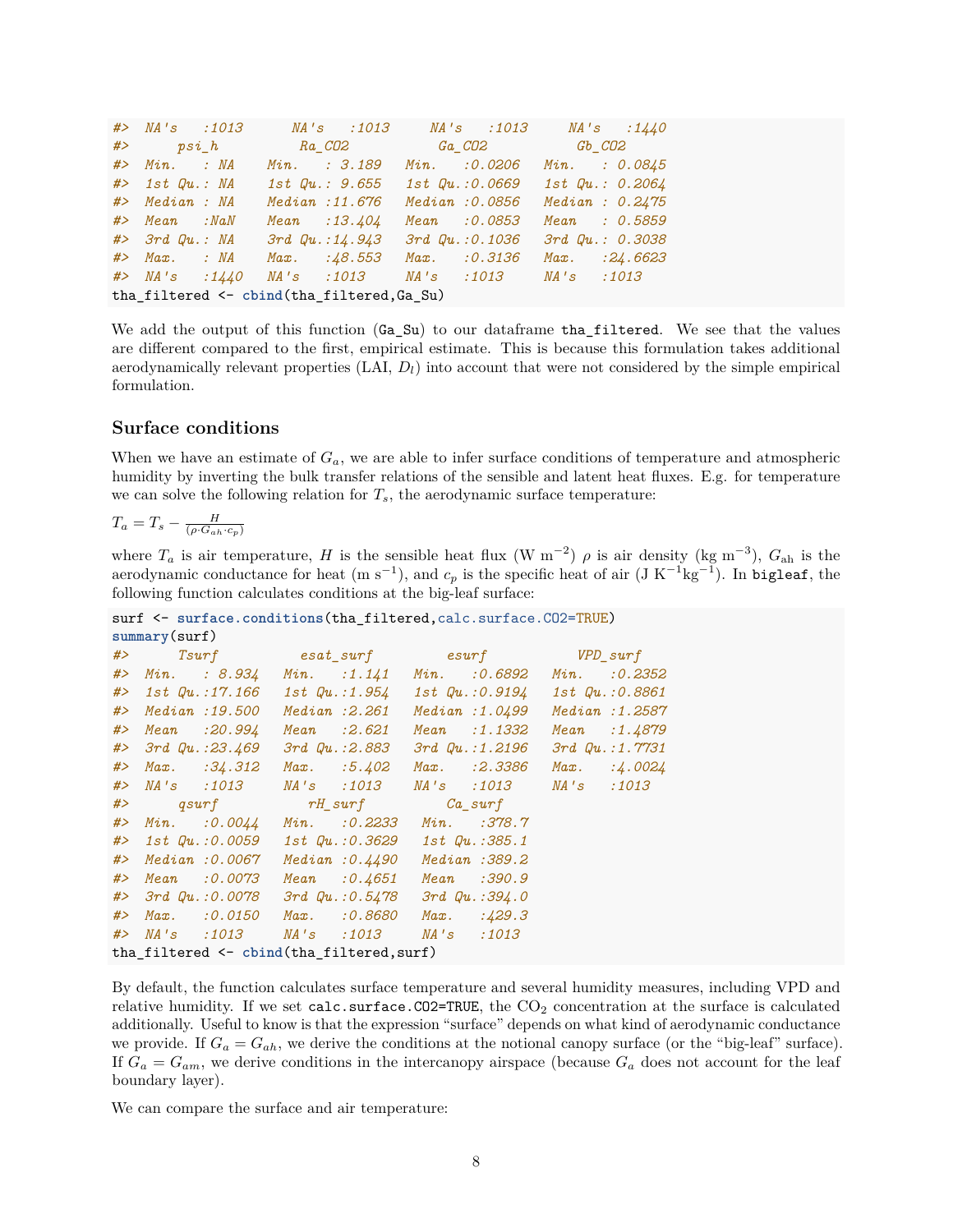```
par(mfrow=c(1,2),mar=c(5,4,2,0.5))
plot(tha_filtered[,"Tair"] ~ tha_filtered[,"Tsurf"],xlim=c(8,35),ylim=c(8,35),las=1,
     xlab="Tsurf (°C)",ylab="Tair (°C)",mgp=c(2.2,0.5,0),tcl=-0.2)
abline(0,1)
plot(tha_filtered[,"VPD"] ~ tha_filtered[,"VPD_surf"],xlim=c(0,4),ylim=c(0,4),las=1,
     xlab="VPD surface (kPa)",ylab="VPD air (kPa)",mgp=c(2.2,0.5,0),tcl=-0.2)
abline(0,1)
```


Both surface temperature and VPD are in most cases higher than the ones measured at tower height.

### **Surface conductance**

Knowledge on  $G_a$  allows us to calculate the bulk surface conductance  $(G_s)$  of the site (In this case by inverting the Penman-Monteith equation). Gs represents the combined conductance of the vegetation and the soil to water vapor transfer (and as such it is not a purely physiological quantity). Calculating *G<sup>s</sup>* in bigleaf is simple:

```
summary(surface.conductance(tha_filtered))
#> Ground heat flux G is not provided and set to 0.
#> Energy storage fluxes S are not provided and set to 0.
#> Gs_ms Gs_mol
#> Min. :0.0000 Min. :0.0014
#> 1st Qu.:0.0026 1st Qu.:0.1039
#> Median :0.0041 Median :0.1641
#> Mean :0.0044 Mean :0.1752
#> 3rd Qu.:0.0059 3rd Qu.:0.2359
#> Max. :0.0172 Max. :0.6970
```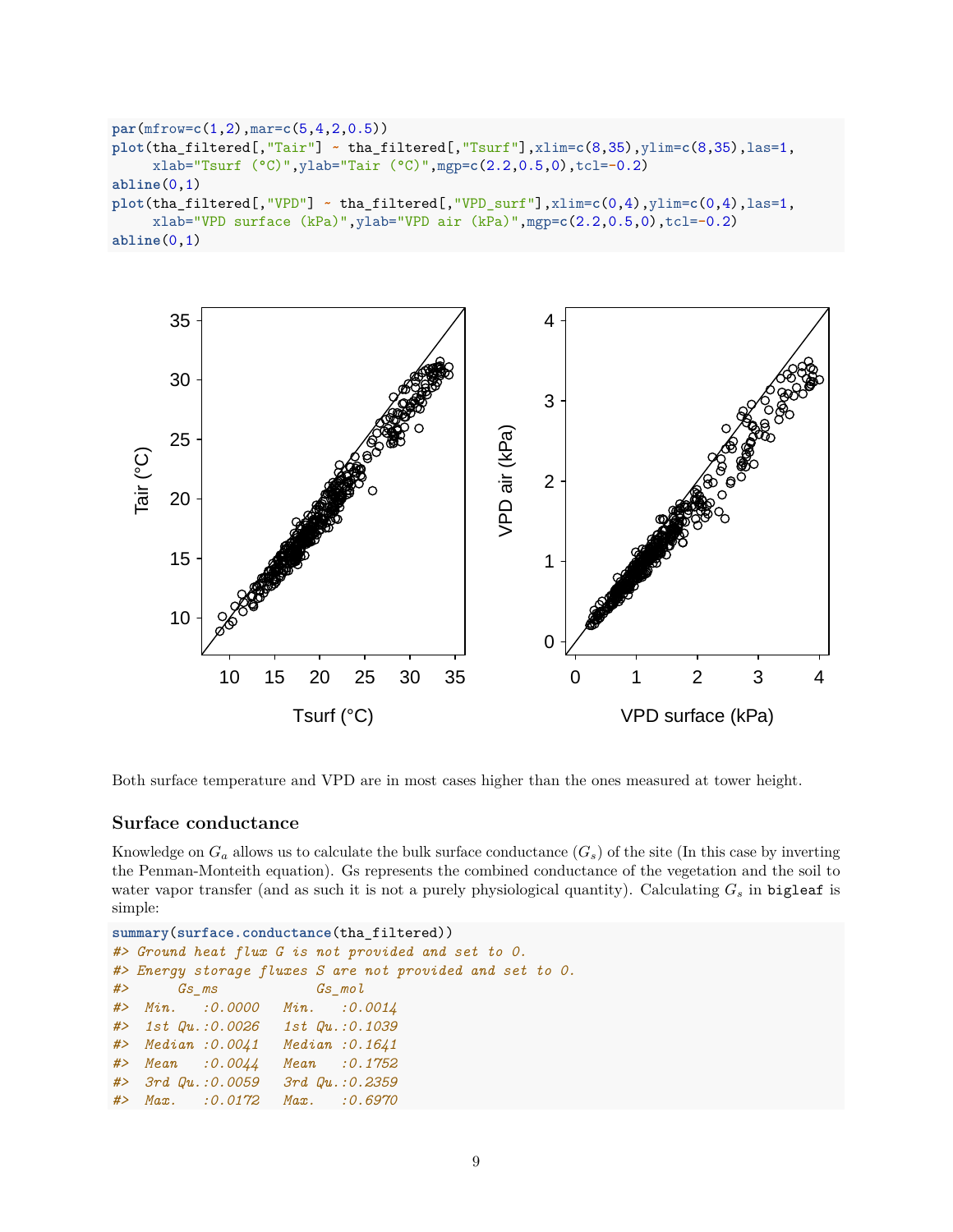#### *#> NA's :1013 NA's :1013*

The function output is another data.frame with two columns which only differ in the unit of *G<sup>s</sup>* (i.e. a hopeless attempt to make both physicists and physiologists happy). One in m s<sup>−1</sup> and one in mol m<sup>−2</sup>  $s^{-1}$ . In this function we have ignored the ground heat flux (*G*) and the storage fluxes (*S*), and the function politely reminds us of this omission by printing the first two lines of the output (it also tells us what it does, it assumes they are 0 in each time step). In this case we do not have information on the storage fluxes, but we have measurements on the ground heat flux, which we should add to the function call:

```
Gs <- surface.conductance(tha_filtered,G="G")
#> Energy storage fluxes S are not provided and set to 0.
summary(Gs)
#> Gs_ms Gs_mol
#> Min. :0.0000 Min. :0.0014
#> 1st Qu.:0.0026 1st Qu.:0.1037
#> Median :0.0041 Median :0.1647
#> Mean :0.0044 Mean :0.1765
#> 3rd Qu.:0.0060 3rd Qu.:0.2386
#> Max. :0.0173 Max. :0.7016
#> NA's :1013 NA's :1013
tha_filtered <- cbind(tha_filtered,Gs)
```
Again, we have added the two output columns to our data.frame tha\_filtered.

#### **Stomatal slope parameter**

With both  $G_s$  and  $G_a$  available, we can estimate the stomatal slope parameter  $g_1$ . The  $g_1$  parameter characterizes the slope between the surface conductance and the gross carbon uptake (GPP) of the ecosystem, and is thus strongly related to the ecosystem-level intrinsic water-use efficiency. However, it corrects for the confounding effects of VPD and  $C_a$ , and is thus better comparable across sites than e.g.  $\text{GPP}/G_s$ .

```
## stomatal slope from the USO model (Medlyn et al. 2011)
g1_USO <- stomatal.slope(tha_filtered,model="USO",g0=0,robust.nls=TRUE)
#> Respiration from the leaves is ignored and set to 0.
g1_USO
#> Nonlinear regression model
#> model: Gs ~ g0 + DwDc * (1 + g1/sqrt(VPD)) * GPP/Ca
#> data: parent.frame()
#> g1
#> 1.016
#> weighted residual sum-of-squares: 1.916
#>
#> Number of iterations to convergence: 1
#> Achieved convergence tolerance: 3.132e-09
```
In this case, we have estimated *g*<sup>1</sup> from the USO (optimal stomatal optimization) model as described in Medlyn et al. 2011. The output is a model object that prints the model formulat that is used to estimate *g*1, the estimated parameter value(s), as well as the weighted residual sum-of-squares. Further information on this model object can be obtained using the summary function. In this case we have fixed the model intercept  $g_0$  to 0 (this could also be any other value). We can also try to estimate  $g_1$  and  $g_0$  simultaneously (if we add fitg0=TRUE to the function call above), but note that the two parameters are usually correlated, and that the values of  $g_0$  are not straightforward to interpret (especially at ecosystem level). The option robust.nls=TRUE specifies that  $g_1$  is determined by a robust non-linear regression routine (from the robustbase package). We recommend to use this option since otherwise the parameter estimates are sensitive to outliers in *Gs*, which often occur even in filtered EC datasets. By default, the model takes VPD and atmospheric  $CO<sub>2</sub>$ concentration as measured at the tower as input. We can also calculate *g*<sup>1</sup> by taking the surface conditions,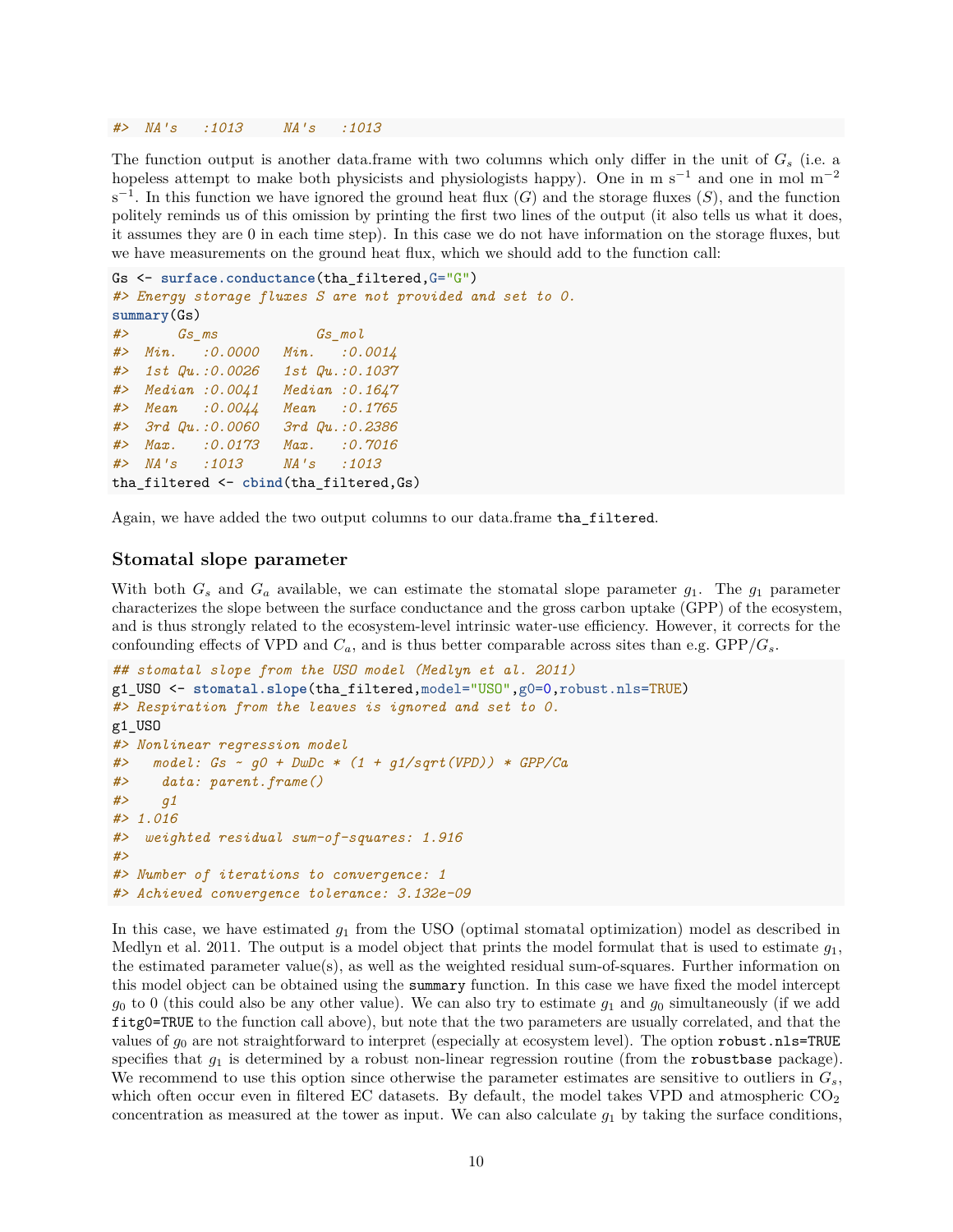which are probably more relevant for plant physiological processes than those measured a certain distance above the canopy:

```
## stomatal slope from the USO model (Medlyn et al. 2011)
stomatal.slope(tha_filtered,Tair="Tsurf",VPD="VPD_surf",Ca="Ca_surf",model="USO",
               g0=0,robust.nls=TRUE)
#> Respiration from the leaves is ignored and set to 0.
#> Nonlinear regression model
#> model: Gs ~ g0 + DwDc * (1 + g1/sqrt(VPD)) * GPP/Ca
#> data: parent.frame()
#> g1
#> 1.078
#> weighted residual sum-of-squares: 1.898
#>
#> Number of iterations to convergence: 1
#> Achieved convergence tolerance: 1.467e-09
```
which in this case, does not change our *g*<sup>1</sup> value significantly.

We can also calculate  $g_1$  using two different models. One is the long-standing Ball & Berry model (Ball et al. 1987), and the other one is a modification of the Ball & Berry model suggested by Leuning 1995:

```
## Ball&Berry slope
stomatal.slope(tha_filtered,model="Ball&Berry",g0=0,robust.nls=TRUE)
#> Respiration from the leaves is ignored and set to 0.
#> Nonlinear regression model
#> model: Gs ~ g0 + g1 * (GPP * rH)/Ca
#> data: parent.frame()
#> g1
#> 6.426
#> weighted residual sum-of-squares: 2.466
#>
#> Number of iterations to convergence: 1
#> Achieved convergence tolerance: 2.159e-10
## Leuning slope
stomatal.slope(tha_filtered,model="Leuning",g0=0,fitD0=TRUE,robust.nls=TRUE)
#> Respiration from the leaves is ignored and set to 0.
#> Nonlinear regression model
#> model: Gs ~ g0 + g1 * GPP/((Ca - Gamma) * (1 + VPD/D0))
#> data: parent.frame()
#> g1 D0
#> 3.044 17.694
#> weighted residual sum-of-squares: 1.735
#>
#> Number of iterations to convergence: 5
#> Achieved convergence tolerance: 3.954e-06
```
Note that the absolute value of the *g*<sup>1</sup> parameter depends on the model. In the Leuning model, we have a third parameter  $D_0$  that can again either be estimated (as in the example above) or fixed to a pre-defined value (by default 1.5 kPa).  $D_0$  describes the stomatal sensitivity to VPD (higher values correspond to a lower stomatal sensitivity to VPD - note however that  $g_1$  and  $D_0$  are strongly correlated, which makes an independent estimates of  $D_0$  difficult to achieve).

We can visualize the  $q_1$  parameter by plotting  $G_s$  against the "stomatal index":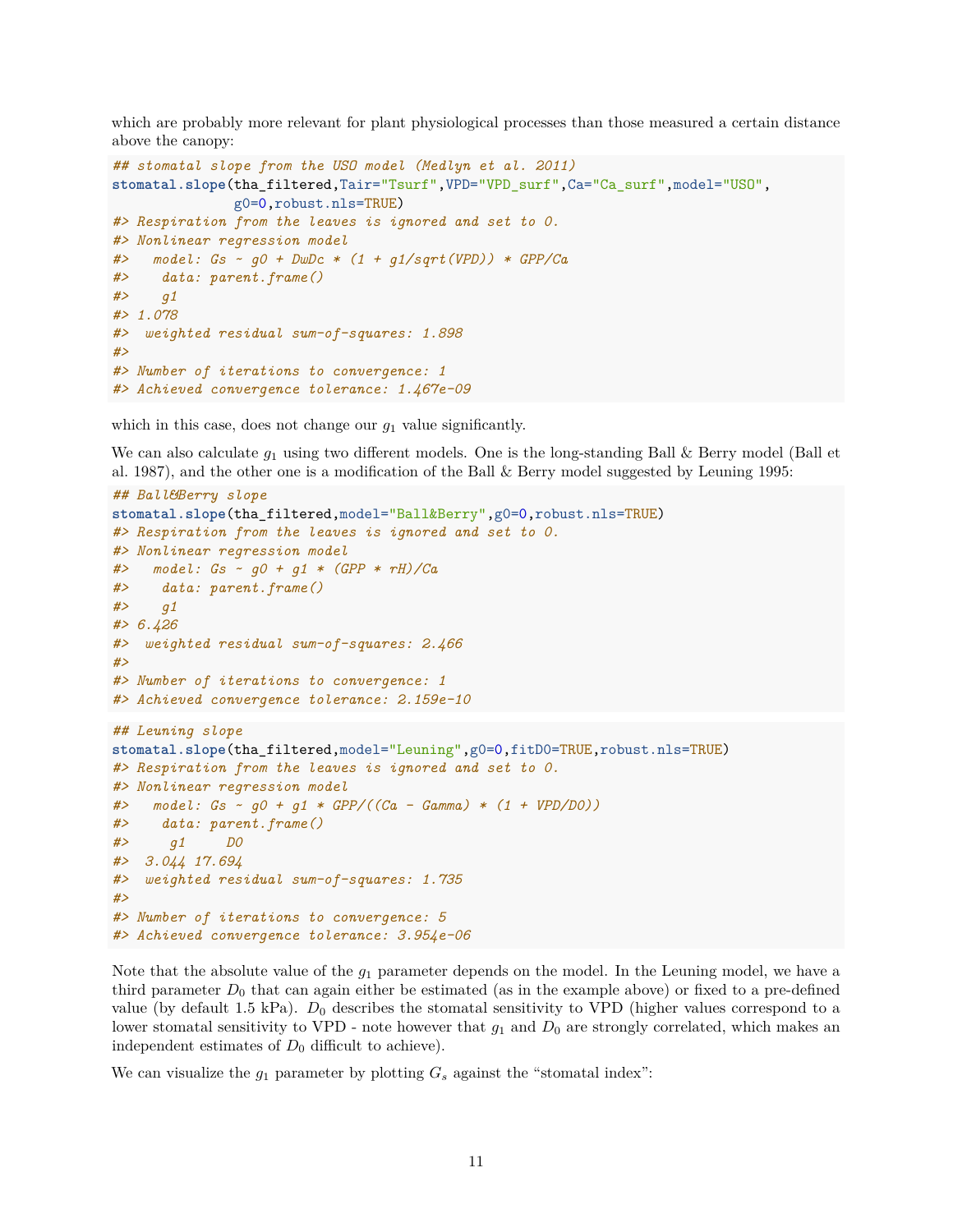```
stomatal_index <- tha_filtered[,"GPP"] / (tha_filtered[,"Ca"] * sqrt(tha_filtered[,"VPD"]))
```

```
plot(tha_filtered[,"Gs_mol"] ~ stomatal_index,las=1,
     xlab=expression("GPP / (C"["a"]~sqrt("D"["a"])*")"),
     ylab=expression("G"["sw"]~"(mol m"^{-2}~"s"^{-1}*")"),
     tcl=0.2,mgp=c(2.2,0.5,0),xlim=c(0,0.12))
```


# **Wind profile**

The 'big-leaf' framework assumes that wind speed is zero at height  $d + z_{0m}$  (where  $z_{0m}$  is the roughness length for momentum) and then increases exponentially with height. The shape of the wind profile further depends on the stability conditions of the air above the canopy. In bigleaf, a wind profile can be calculated assuming an exponential increase with height, which is affected by atmospheric stability. Here, we calculate wind speed at heights of 22-60m in steps of 2m. As expected, the gradient in wind speed is strongest close to the surface and weaker at greater heights:

```
wind heights \leq seq(22,60,2)wp <- wind.profile(tha_filtered,heights=wind_heights,zh=zh,zr=zr)
wp_means <- colMeans(wp,na.rm=TRUE)
wp_sd <- apply(wp,2,sd,na.rm=TRUE)
plot(wind_heights ~ wp_means,xlab=expression("wind speed (m s"^{-1}*")"),ylab="height (m)",
     las=1,mgp=c(2.2,0.5,0),tcl=0.2,xlim=c(0,5))
arrows(wp_means-wp_sd,wind_heights,wp_means+wp_sd,wind_heights,angle=90,
       length=0.02,code=3)
points(x=mean(tha_filtered[,"wind"],na.rm=TRUE),y=zr,col="blue",pch=16)
```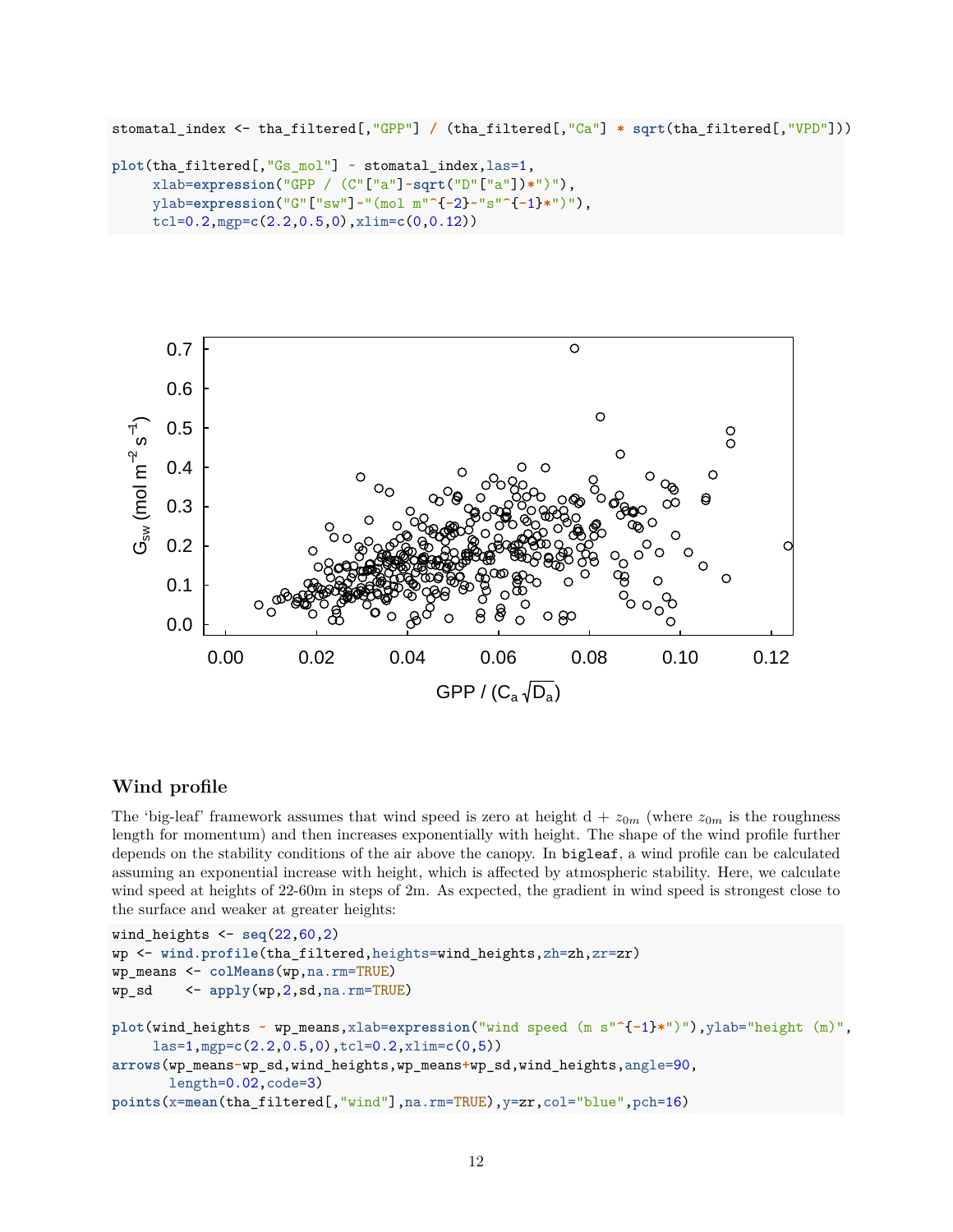**arrows**(**mean**(tha\_filtered[,"wind"],na.rm=TRUE)**-sd**(tha\_filtered[,"wind"],na.rm=TRUE), zr,**mean**(tha\_filtered[,"wind"],na.rm=TRUE)**+sd**(tha\_filtered[,"wind"],na.rm=TRUE), zr,angle=90,length=0.02,code=3,col="blue")



Here, the points denote the mean wind speed and the bars denote the standard deviation. The blue point/bar represent the values that were measured at 42m. In this case we see that the wind speed as "back-calculated" from the wind profile agrees well with the actual measurements.

## **Potential evapotranspiration**

For many hydrological applications, it is relevant to get an estimate on the potential evapotranspiration (PET). At the moment, the bigleaf package contains two formulations for the estimate of PET: the Priestley-Taylor equation, and the Penman-Monteith equation:

```
summary(potential.ET(tha_filtered,G="G",approach="Priestley-Taylor"))
#> Energy storage fluxes S are not provided and set to 0.
#> ET_pot LE_pot
#> Min. :0e+00 Min. : 5.416
#> 1st Qu.:1e-04 1st Qu.:182.321
#> Median :1e-04 Median :341.978
#> Mean :1e-04 Mean :346.476
#> 3rd Qu.:2e-04 3rd Qu.:503.071
#> Max. :3e-04 Max. :711.343
#> NA's :1013 NA's :1013
summary(potential.ET(tha_filtered,G="G",approach="Penman-Monteith"),
       Gs_pot=quantile(tha_filtered$Gs_mol,0.95,na.rm=TRUE))
#> Energy storage fluxes S are not provided and set to 0.
```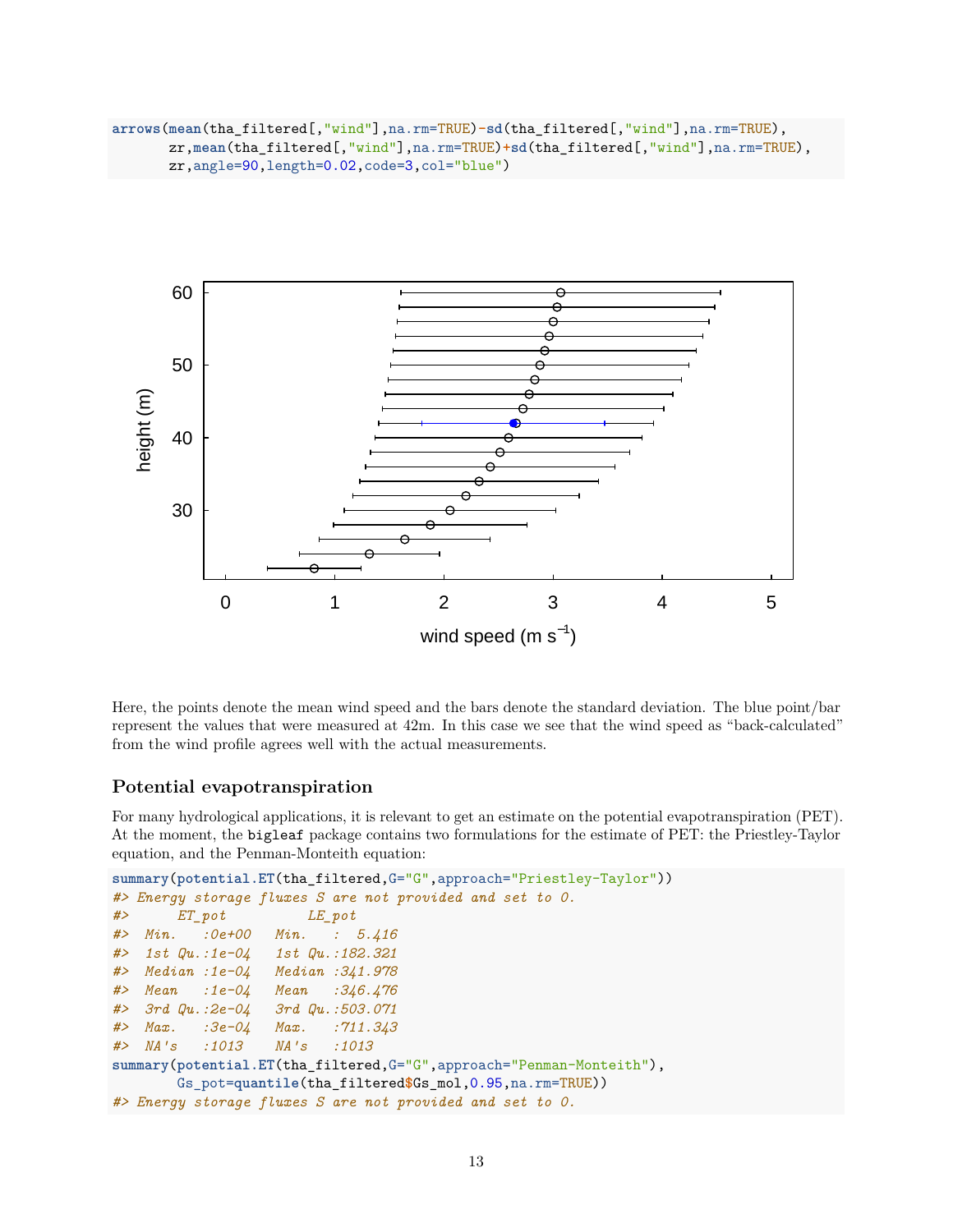|    |                      | #> $ET\_pot$ $LE\_pot$ |      |                      |
|----|----------------------|------------------------|------|----------------------|
| #> | $Min.$ $:0e+00$      |                        |      | $Min.$ : 56.47       |
|    | $#$ > 1st Qu.:1e-04  |                        |      | $1st$ $Qu. : 201.42$ |
|    | #> Median :1e-04     |                        |      | Median : 283.86      |
|    | $\#$ > Mean :1e-04   |                        |      | Mean : 310.05        |
|    | $#$ > 3rd Qu.: 2e-04 |                        |      | 3rd Qu.: 384.33      |
|    | $\#$ Max.            | $:3e-04$               | Max. | :751.18              |
|    | #> NA's :1013        |                        | MA's | : 1013               |

In the second calculation it is important to provide an estimate of Gs\_pot, which corresponds to the potential surface conductance under optimal conditions. Here, we have approximated Gs\_pot with the 95<sup>th</sup> percentile of all *G<sup>s</sup>* values of the site.

### **Energy balance closure (EBC)**

The bigleaf package offers a function which characterizes the degree of the EBC (i.e.  $A = \lambda E + H$ , where A is available energy,  $\lambda E$  is the latent heat flux, and H is the sensible heat flux, all in W m<sup>-2</sup>). We can calculate the EBC with the following command:

```
energy.closure(tha)
#> Ground heat flux G is not provided and set to 0.
#> Energy storage fluxes S are not provided and set to 0.
#> n intercept slope r^2 EBR
#> 1440.000 0.796 0.685 0.888 0.690
```
The output tells us the number of observations that were used for the calculation of the EBC (n; note that we took the unfiltered data.frame here), the intercept and slope of the LE + H  $\sim$  A plot, the  $r^2$  of the regression, and the energy balance ratio (EBR =  $\frac{\lambda E+H}{R_n-G-S}$ ). Thus, the degree of EBC is characterized by two metrics, the slope of the  $\lambda E + H \sim A$  relationship, and the EBR. In this case they agree relatively well; both indicate a gap in the energy balance of  $\sim 30\%$ . In the calculations above, we did not include the ground heat *G* into the equation, which is the default setting (i.e. A was assumed to equal  $R_n$ ). We can now have a look to what extent the EBC improves when we consider G (i.e.  $A = R_n - G$ ):

```
energy.closure(tha,G="G")
#> Energy storage fluxes S are not provided and set to 0.
#> n intercept slope r^2 EBR
#> 1440.000 0.633 0.699 0.885 0.703
```
In this case the ground heat flux improves the EBC, but only marginally. This implies that there are other reasons for the EBC, including an underestimation of the turbulent fluxes. It should be clear, however, that this example is not representative for all EC sites. In general, *G* is more important (and *S* is less important) at sites with low biomass and short vegetation.

#### **Meteorological variables**

The bigleaf package provides calculation routines for a number of meteorological variables, which are basic to the calculation of many other variables. A few examples on their usage are given below:

```
# Saturation vapor pressure (kPa) and slope of the saturation vapor pressure curve (kPa K-1)
Esat.slope(Tair=25)
#> Esat Delta
#> 1 3.160057 0.1883055
# psychrometric constant (kPa K-1)
psychrometric.constant(Tair=25,pressure=100)
#> [1] 0.0661611
```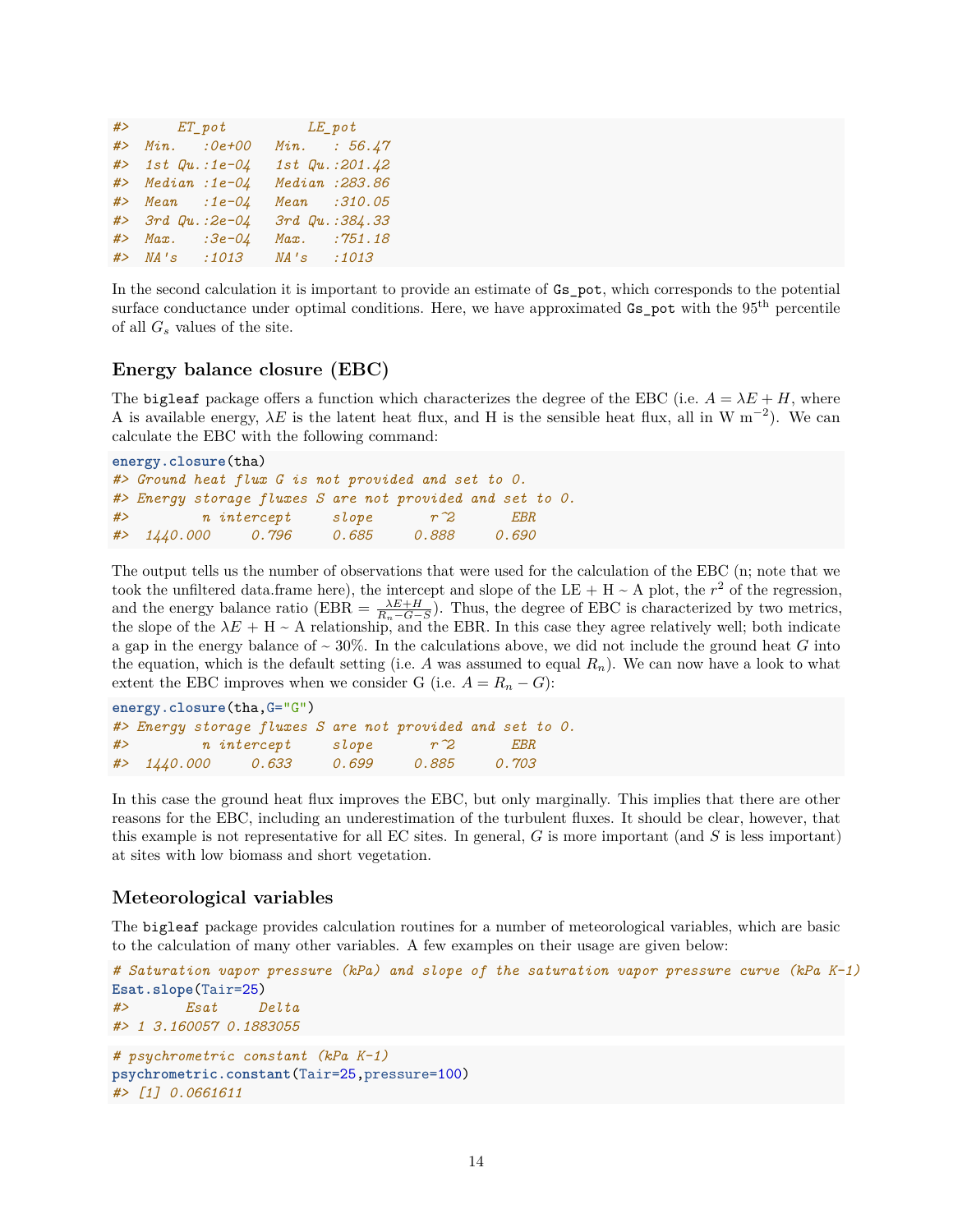```
# air density (kg m-3)
air.density(Tair=25,pressure=100)
#> [1] 1.168408
# dew point (degC)
dew.point(Tair=25,VPD=1)
#> [1] 18.764
# wetbulb temperature (degC)
wetbulb.temp(Tair=25,pressure=100,VPD=1)
#> [1] 20.648
# estimate atmospheric pressure from elevation (hypsometric equation)
pressure.from.elevation(elev=500,Tair=25)
#> [1] 95.68129
```
#### **Unit interconversions**

The package further provides a number of useful unit interconversions, which are straightforward to use (please make sure that the input variable is in the right unit, e.g. rH has to be between 0 and 1 and not in percent):

```
# VPD to vapor pressure (e, kPa)
VPD.to.e(VPD=2,Tair=25)
#> [1] 1.160057
# vapor pressure to specific humidity (kg kg-1)
e.to.q(e=1,pressure=100)
#> [1] 0.006243601
# relative humidity to VPD (kPa)
rH.to.VPD(rH=0.6,Tair=25)
#> [1] 1.264023
# conductance from ms-1 to mol m-2 s-1
ms.to.mol(G_ms=0.01,Tair=25,pressure=100)
#> [1] 0.4033932
# umol CO2 m-2 s-1 to g C m-2 d-1
umolCO2.to.gC(CO2_flux=20)
```

```
#> [1] 20.75501
```
# **Useful hints for advanced users**

# **Hide function messages**

As shown earlier in this tutorial, many functions of the bigleaf package print messages to make the reader aware that e.g. some flux components are missing. This output can be a bit annoying when functions are used in loops or apply-functions. A simple way to not show these messages is to use a combination of invisible and capture.output:

```
## instead of
PET <- potential.ET(Tair=25,pressure=100,Rn=200)
#> Ground heat flux G is not provided and set to 0.
```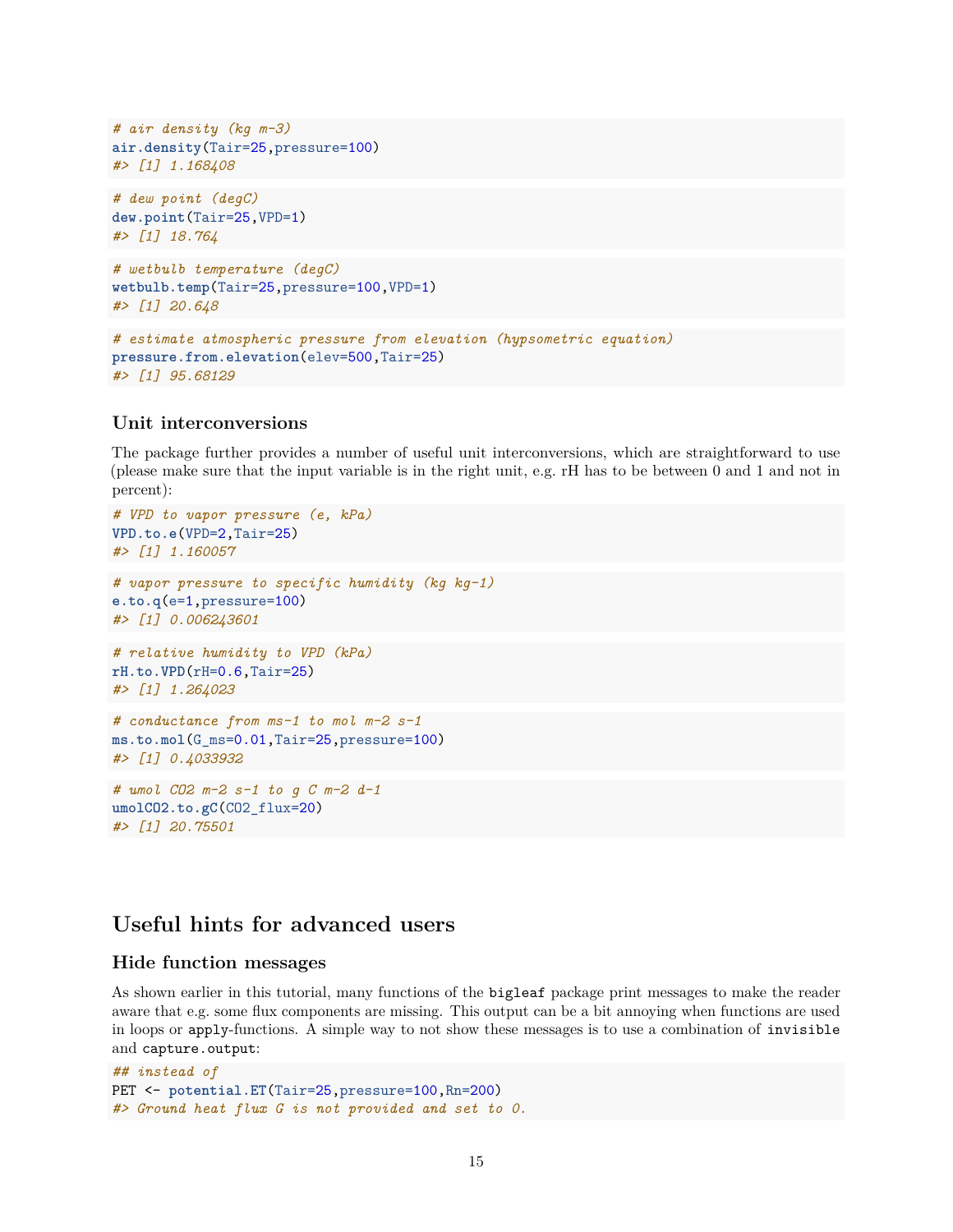```
#> Energy storage fluxes S are not provided and set to 0.
## one can use
invisible(capture.output(PET <- potential.ET(Tair=25,pressure=100,Rn=200)))
```
# **Constants**

The bigleaf package contains a single list of constants (see ?bigleaf.constants). Whenever one or more constants are used in a function, this list is provided as a default argument, so the user does usually not need to interact with this list. However, should you wish to change a certain constant for the calculations (which could make sense in some cases, e.g. using a different value for the von-Karman constant (k)), individual constants can be changed within a function call. As an example, let's call a function with the bigleaf default value of  $k=0.41$ , and the alternative, often used value of  $k=0.4$ :

```
summary(aerodynamic.conductance(tha_filtered,wind_profile=TRUE,zr=zr,d=0.7*zh,z0m=2.65)[,"Ga_h"])
#> Min. 1st Qu. Median Mean 3rd Qu. Max. NA's
#> 0.0278 0.0637 0.0742 0.0714 0.0813 0.1031 1013
summary(aerodynamic.conductance(tha_filtered,wind_profile=TRUE,zr=zr,d=0.7*zh,z0m=2.65,
                             constants=bigleaf.constants(k=0.4))[,"Ga_h"])
#> Min. 1st Qu. Median Mean 3rd Qu. Max. NA's
#> 0.0275 0.0628 0.0733 0.0705 0.0803 0.1018 1013
```
We see that in this case, small changes in k have an effect on the calculated values of *Gah*, but they do not change the results significantly (however, the same value of k should be used for all calculations).

### **Boundary layer conductance for trace gases**

By default, the function aerodynamic.conductance returns the (quasi-laminar) canopy boundary layer  $(G_b)$ for heat and water vapor (which are assumed to be equal in the bigleaf package), as well as for  $CO<sub>2</sub>$ . The function further provides the possibility to calculate  $G<sub>b</sub>$  for other trace gases, provided that the respective Schmidt number is known. Further, if we are only interested in  $G_b$  (or the kB<sup>-1</sup> parameter) we can use one of the following functions: Gb.Thom, Gb.Choudhury, Gb.Su. These functions are integrated in the main function aerodynamic.conductance, but the modular design of the package allows them to be called separately. We can demonstrate the calculation of  $G_b$  for methane  $(CH_4)$  with a simple example:

|       | summary(Gb.Thom(tha_filtered\$ustar)) |                                      |  |                                                             |  |                              |                   |                 |
|-------|---------------------------------------|--------------------------------------|--|-------------------------------------------------------------|--|------------------------------|-------------------|-----------------|
| #>    |                                       |                                      |  | $Gb_h$ and $Rb_h$ and $kB_h$ and $b$ $CB2$                  |  |                              |                   |                 |
| #>    |                                       |                                      |  | $Min.$ : 0.0551 $Min.$ : 5.854                              |  | $Min.$ :1.487 $Min.$ :0.0419 |                   |                 |
| #>    |                                       | $1st$ Qu.: $0.0947$ 1st Qu.: $7.865$ |  |                                                             |  | 1st Qu.:1.948 1st Qu.:0.0719 |                   |                 |
| # $>$ |                                       | Median : 0.1109 Median : 9.020       |  |                                                             |  | Median : 2.108               |                   | Median: 0.0842  |
| #>    |                                       | $Mean$ : $0.1110$                    |  | Mean : $9.450$                                              |  | $Mean$ : $2.097$             |                   | Mean : $0.0843$ |
| # $>$ |                                       |                                      |  | $3rd$ Qu.: $0.1271$ $3rd$ Qu.: $10.561$ $3rd$ Qu.: $2.257$  |  |                              |                   | 3rd Qu.: 0.0966 |
| #>    |                                       | $Max.$ : 0.1708                      |  | Max. :18.139                                                |  | $Max.$ : 2.616               |                   | $Max.$ : 0.1298 |
| #>    |                                       | <i>NA's</i> :1013                    |  | <i>NA's :1013</i>                                           |  | <i>NA's</i> :1013            | NA's :1013        |                 |
|       |                                       |                                      |  | summary(Gb.Thom(tha_filtered\$ustar,Sc=0.99,Sc_name="CH4")) |  |                              |                   |                 |
| #>    |                                       |                                      |  | $Gb_{h}$ $Rb_{h}$ $kB_{h}$ $GB_{CO2}$                       |  |                              |                   |                 |
| #>    |                                       |                                      |  | Min. : 0.0551 Min. : 5.854 Min. : 1.487 Min. : 0.0419       |  |                              |                   |                 |
|       |                                       |                                      |  | #> 1st Qu.:0.0947 1st Qu.: 7.865                            |  | 1st Qu.:1.948 1st Qu.:0.0719 |                   |                 |
| #>    |                                       | Median: 0.1109                       |  | Median : 9.020                                              |  | Median : 2.108               |                   | Median: 0.0842  |
| #>    |                                       | $Mean$ : $0.1110$                    |  | Mean : $9.450$                                              |  | $Mean$ : $2.097$             |                   | Mean : 0.0843   |
| #>    |                                       | $3rd$ $Qu.:0.1271$                   |  | $3rd$ $Qu.:10.561$                                          |  | $3rd$ $Qu.:2.257$            |                   | 3rd Qu.: 0.0966 |
| #>    |                                       | $Max.$ : 0.1708                      |  | $Max.$ : 18.139                                             |  | $Max.$ : 2.616               |                   | $Max.$ : 0.1298 |
| #>    |                                       | <i>NA's :1013</i>                    |  | NA's :1013                                                  |  | NA's :1013                   | <i>NA's</i> :1013 |                 |
| #>    | $Gb$ $CH4$                            |                                      |  |                                                             |  |                              |                   |                 |
| # $>$ |                                       | $Min.$ : 0.0441                      |  |                                                             |  |                              |                   |                 |
| #>    |                                       | 1st Qu.:0.0758                       |  |                                                             |  |                              |                   |                 |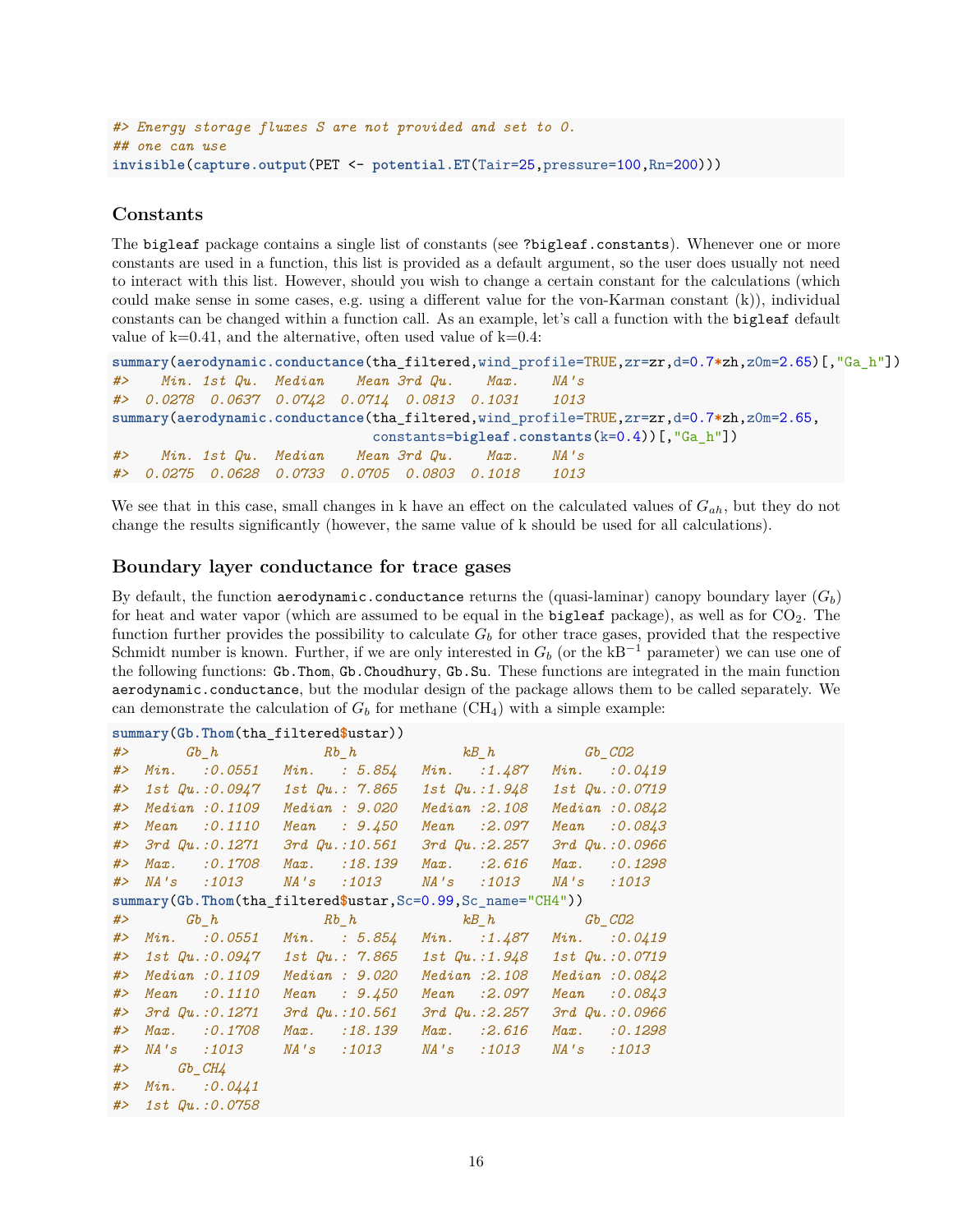```
#> Median :0.0887
#> Mean :0.0888
#> 3rd Qu.:0.1018
#> Max. :0.1367
#> NA's :1013
```
In the first line we get the standard output of the function, whereas in the second line we get in addition the  $G_b$  for methane.

# **Dealing with uncertainties**

It is important to note that the bigleaf package does not calculate uncertainties of most variables. This is firstly because it is challenging to properly account for all the uncertainties present in EC data, and secondly because this would lead to much slower and more complex function calls. Nevertheless, uncertainties of the calculated ecosystem properties should not be ignored. Here, we present two main strategies on how to quantify uncertainties: 1) bootstrapping, and 2) Monte Carlo analysis. In general, we leave the calculations/function calls untouched, but we add wrapper functions that use different techniques (e.g. bootstrapping) to calculate uncertainties of the output variables.

#### **Bootstrapping**

As a first example, we use bootstrapping to estimate the uncertainty of the *g*<sup>1</sup> parameter calculated above. The principle is easy: we calculate  $g_1$  a given number of times (in this case 300 times), and each time we only use a (different) subset of the data. In each iteration, 25% of the data are discarded. To do this, we can define the following function (note that this function can be written in a more efficient way, but by using a loop the principle becomes clear):

```
G1.bootstrap <- function(dat,LoopNum,SampSizeRel){
 # dat = input data.frame
 # LoopNum = number of iterations
 # SampSizeRel = fraction of data sampled for each iteration
 dfout=data.frame(matrix(NA,nrow = LoopNum,ncol = 0)) #Define output dataframe
 dat$RunNum=1:nrow(dat)
 SampSize=round(length(dat$RunNum)*SampSizeRel) #calculate number of data used for resampling
```

```
for (m in 1:LoopNum){
  # sample data:
 SampIDX=sample(x = dat$RunNum,size = SampSize,replace = T)
  # run the function on the sample data:
  dfout$G1[m]=summary(stomatal.slope(data = dat[SampIDX,],
                                     Tair = dat$Tair[SampIDX],
                                     Gs=dat$Gs_mol[SampIDX],
                                     pressure = dat$pressure[SampIDX],
                                     GPP = dat$GPP[SampIDX],
                                     VPD = dat$VPD[SampIDX],
                                     Ca = dat$Ca[SampIDX],
                     model="USO",g0=0,robust.nls=T))$coef[1,1]
}
```

```
return(dfout) # return output dataframe
}
```
We can use this function with our data:

*# 300 times resampling; each time 75 % of the data:* tha\_G1BT <- **G1.bootstrap**(dat = tha\_filtered,LoopNum = 300,SampSizeRel = 0.75)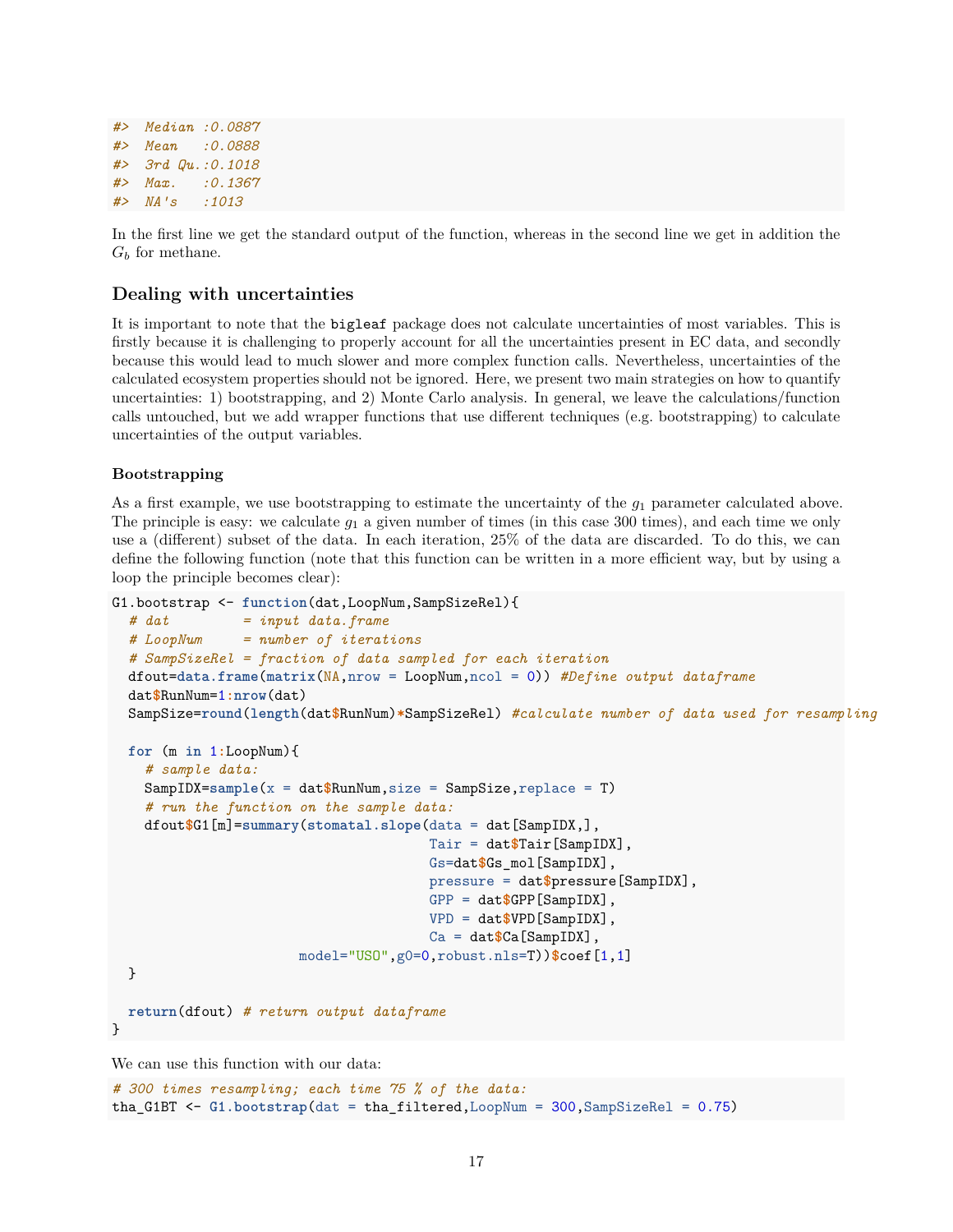```
# estimate using all data:
g1_mean <- summary(g1_USO)$coef[1,1]
g1_se <- summary(g1_USO)$coef[1,2]
par(mar=c(2,6,1,1))
boxplot(tha_G1BT,ylab=expression(italic("g")["1,USO"]~"(kPa"^{0.5}*")"),las=1,mgp=c(2,0.5,0))
points(g1_mean,col="blue",pch=16,cex=1.5)
arrows(1,g1_mean - g1_se,1,g1_mean + g1_se,angle=90,length=0.2,code=3,col="blue",lwd=2)
```


The blue point shows the estimate  $(+)$ -standard error) when we take all data, as calculated above. The two estimates agree very well, indicating that in this case we can be very confident on the calculated  $g_1$  estimate. The bootstrapping technique can also be applied to other (regression-based) functions in the package.

#### **Monte Carlo analysis**

In the second example we implement a simple Monte Carlo analysis in which we propagate uncertainties in the calculation of  $G_a$  to uncertainties in  $G_s$  (which takes  $G_a$  as input). To do this, we first estimate the uncertainty in  $G_a$  that is caused by uncertainties in three of its input parameters: the leaf characteristic dimension  $D_l$ , the LAI, and the roughness length  $z_{0m}$ . The uncertainty of other parameters could be included, but for demonstration purposes we only use these three. First, we have to assess the mean and the error distribution of the input parameters. We estimated  $D_l = 1$ cm, LAI=7.6 (as measured at the site), and  $z_{0m} = 2.65m$  (10% of the vegetation height), and we assume that their errors are normally distributed with a standard deviation (sd) equal to 25% of the mean in case of  $z_{0m}$  and  $D_l$ . In case of LAI we assume a sd of 0.5.

```
n_pert <- 200
z0m1 <- 2.65
Dl1 <- 0.01
```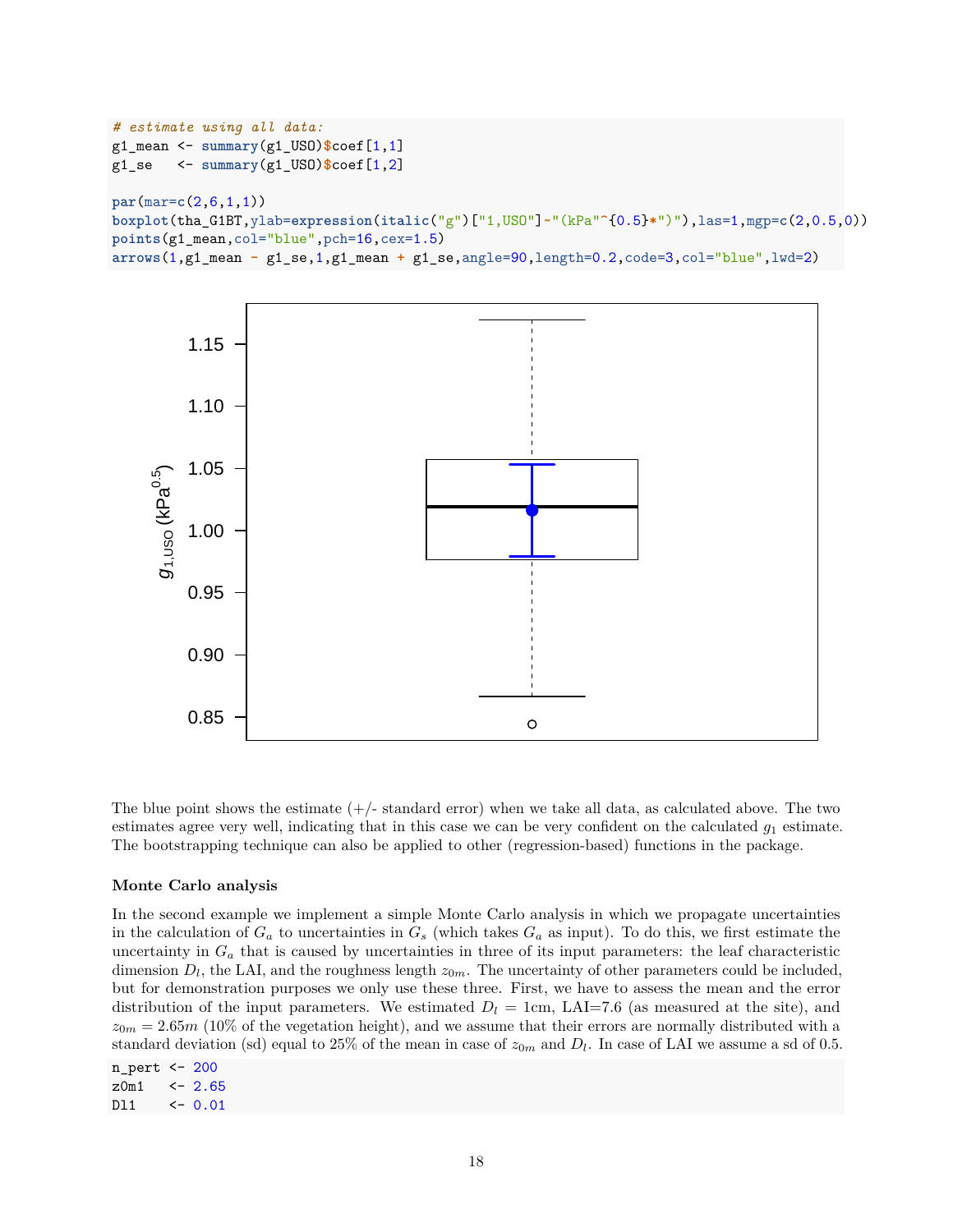```
LAI1 \leq -7.6z0m_sample <- pmax(rnorm(n=n_pert,mean=z0m1,sd=0.25*z0m1),0)
Dl_sample <- pmax(rnorm(n=n_pert,mean=Dl1,sd=0.25*Dl1),0)
LAI_sample <- rnorm(n=n_pert,mean=LAI1,sd=0.5)
```
In the example above we create a parameter space that we use for the subsequent calculations. We have chosen the most simple settings here, that means we assume that parameters have a normal error distribution and that they are independent of each other. In many cases these assumptions are not valid. For example, measured fluxes are more likely to have a Laplace error distribution (Hollinger & Richardson 2005), which would be better sampled using rlaplace from the rmutil package instead of rnorm. In many cases, the parameters are also not independent of each other. In our case,  $z_{0m}$  and  $D_l$  may not be strongly correlated, but one would possibly expect a correlation between LAI and  $z_{0m}$ . We can account for dependencies among variables by doing the sampling based on a variance-covariance matrix that prescribes correlations between variables.

```
unc_all <- mapply(aerodynamic.conductance,Dl=Dl_sample,z0m=z0m_sample,LAI=LAI_sample,
                      MoreArgs=list(data=tha_filtered,zr=42,zh=26.5,d=0.7*26.5,
                                   N=2,stab_correction=T,
                                   stab_formulation="Dyer_1970",
                                   Rb_model="Su_2001")
                )
# select "Ga_h" output variable and convert to matrix
unc_Ga_h <- matrix(unlist(unc_all["Ga_h",]),ncol=n_pert,byrow=FALSE)
# calculate 2.5th, 50th, and 97.5th quantile of the n_pert calculations for every timestep
Ga_low <- apply(unc_Ga_h,1,quantile,0.025,na.rm=T)
Ga_mean <- apply(unc_Ga_h,1,quantile,0.5,na.rm=T)
Ga_high <- apply(unc_Ga_h,1,quantile,0.975,na.rm=T)
Ga <- cbind(Ga_low,Ga_mean,Ga_high)
summary(Ga)
#> Ga_low Ga_mean Ga_high
#> Min. :0.0206 Min. :0.0206 Min. :0.0206
#> 1st Qu.:0.0688 1st Qu.:0.0724 1st Qu.:0.0760
#> Median :0.0878 Median :0.0933 Median :0.0990
#> Mean :0.0876 Mean :0.0935 Mean :0.1002
#> 3rd Qu.:0.1064 3rd Qu.:0.1139 3rd Qu.:0.1236
#> Max. :0.3127 Max. :0.3175 Max. :0.3209
#> NA's :1013 NA's :1013 NA's :1013
# calculate the Gs for the three Ga estimates
Gs_low <- surface.conductance(tha_filtered,Ga=Ga[,"Ga_low"],G="G")[,"Gs_mol"]
#> Energy storage fluxes S are not provided and set to 0.
Gs_mean <- surface.conductance(tha_filtered,Ga=Ga[,"Ga_mean"],G="G")[,"Gs_mol"]
#> Energy storage fluxes S are not provided and set to 0.
Gs_high <- surface.conductance(tha_filtered,Ga=Ga[,"Ga_high"],G="G")[,"Gs_mol"]
#> Energy storage fluxes S are not provided and set to 0.
Gs <- cbind(Gs_low,Gs_mean,Gs_high)
summary(Gs)
#> Gs_low Gs_mean Gs_high
#> Min. :0.0013 Min. :0.0014 Min. :0.0014
#> 1st Qu.:0.1033 1st Qu.:0.1037 1st Qu.:0.1041
#> Median :0.1631 Median :0.1648 Median :0.1663
```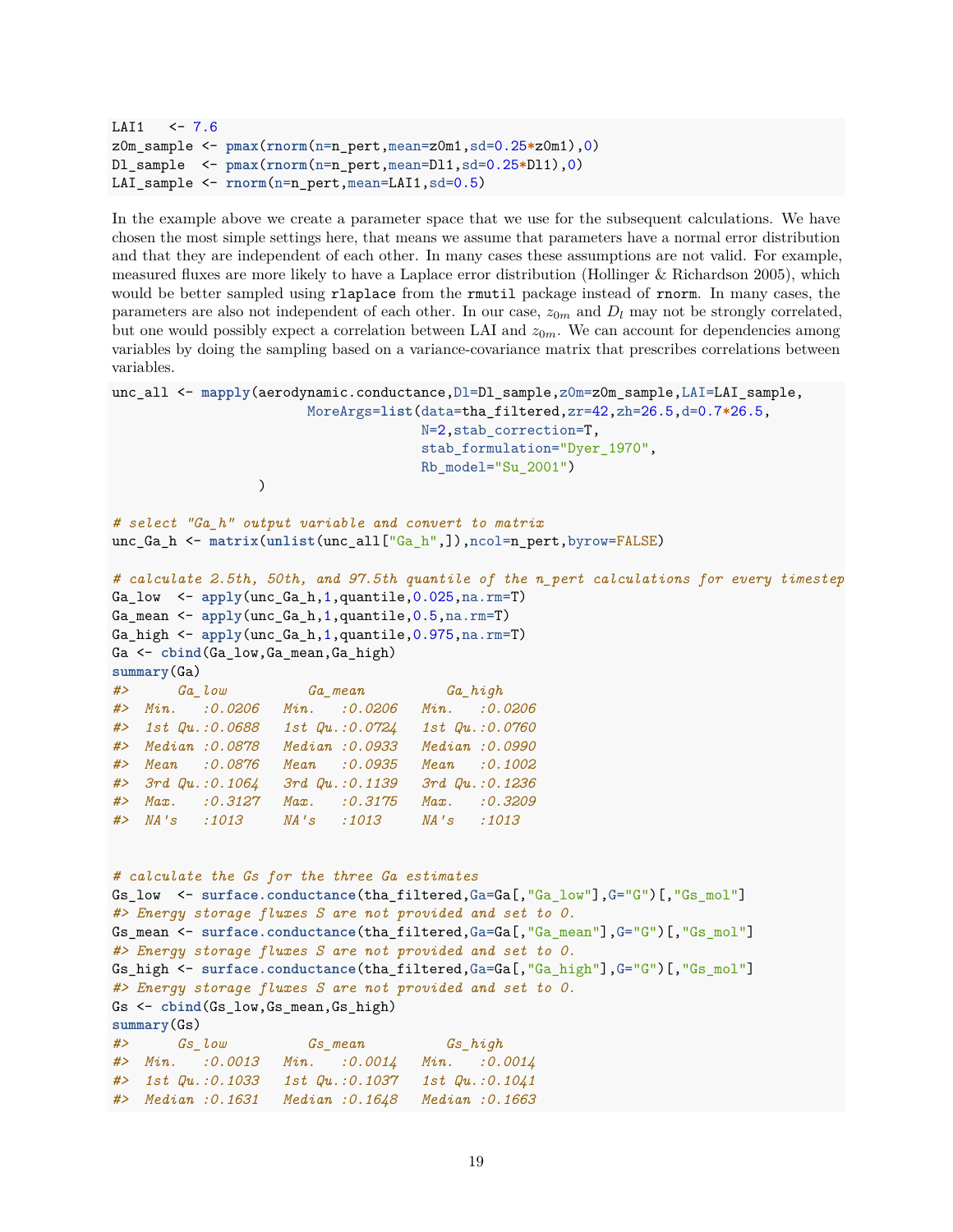|  |               | #> Mean :0.1745 Mean :0.1765 Mean :0.1786         |           |  |
|--|---------------|---------------------------------------------------|-----------|--|
|  |               | $\#$ 3rd Qu.:0.2361 3rd Qu.:0.2387 3rd Qu.:0.2403 |           |  |
|  |               | #> Max. :0.7228 Max. :0.7010 Max. :0.6813         |           |  |
|  | #> NA's :1013 | NA's:1013                                         | NA's:1013 |  |

The first and the last columns of the output give us now an uncertainty envelope around our  $G_a$  and  $G_s$ calculations. The example shows that variations in the three input parameters are sensitive for the estimation of  $G_a$ , but not so much for  $G_s$ :

```
par(mfrow=c(1,2))
ind <- c(1:48) # first day
plot(Ga_mean[ind],type="l",lwd=2,xlab="timestep",ylab=expression("G"["ah"]~"(m s"^{-1}*")"),
     las=1,mgp=c(2.2,0.5,0),tcl=-0.2,ylim=c(0.045,0.14))
ok <- which(!is.na(Ga_mean[ind]))
polygon(c(ok,rev(ok)),c(Ga_high[ind][ok],rev(Ga_low[ind][ok])),
        col="grey70",border=NA)
points(Ga_mean[ind],type="l",lwd=2)
plot(Gs_mean[ind],type="l",lwd=2,xlab="timestep",tcl=-0.2,
     ylab=expression("G"["sw"]~"(mol m"^{-2}~"s"^{-1}*")"),las=1,mgp=c(2.2,0.5,0))
ok <- which(!is.na(Gs_mean[ind]))
polygon(c(ok,rev(ok)),c(Gs_high[ind][ok],rev(Gs_low[ind][ok])),
        col="grey70",border=NA)
points(Gs_mean[ind],type="l",lwd=2)
```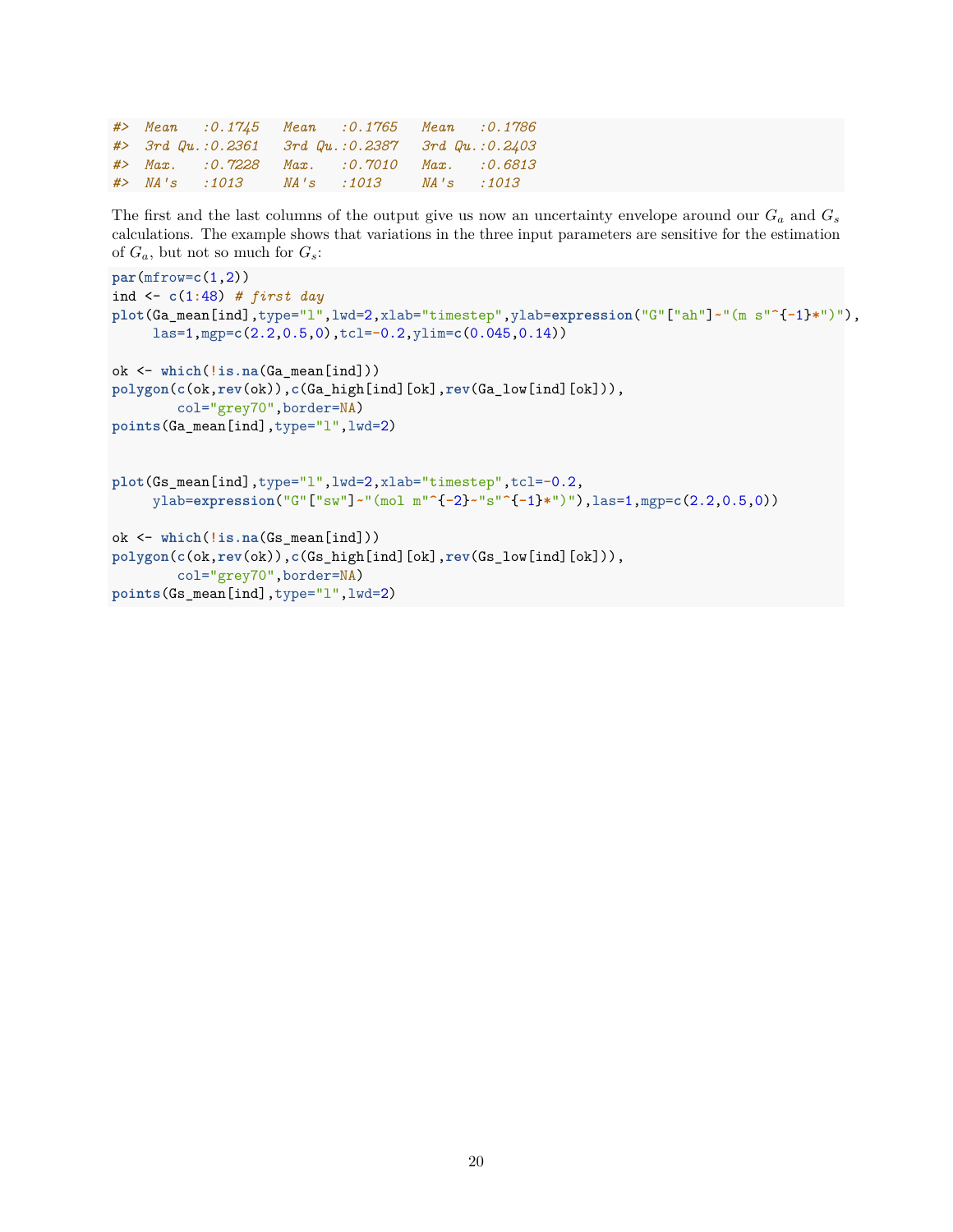

In general, these operations are more effectively implemented elsewhere, and we just show an example for demonstration purposes. The reader might be interested in the FME package (in particular the sensRange function). The package also provides functions (e.g. Norm) that generates parameter sets based on a parameter variance-covariance matrix.

## **References**

Ball, J. T.; Woodrow, I. E. & Berry, J. A. Biggins, J. (Ed.) A model predicting stomatal conductance and its contribution to the control of photosynthesis under different environmental conditions Progress in photosynthesis research, Martinus Nijhoff Publishers, Dordrecht, Netherlands, 1987, 221-224.

Grünwald, T. & Bernhofer, C. A decade of carbon, water and energy flux measurements of an old spruce forest at the Anchor Station Tharandt Tellus B, Wiley Online Library, 2007, 59, 387-396.

Hollinger, D. & Richardson, A. Uncertainty in eddy covariance measurements and its application to physiological models. Tree physiology, 2005, 25, 873-885.

Knauer, J., El-Madany, T.S., Zaehle, S., Migliavacca, M. An R package for the calculation of physical and physiological ecosystem properties from eddy covariance data. PLoS ONE, 2018, e0201114.

Leuning, R. A critical appraisal of a combined stomatal-photosynthesis model for C3 plants Plant, Cell & Environment, Wiley Online Library, 1995, 18, 339-355.

Leuning, R.; Van Gorsel, E.; Massman, W. J. & Isaac, P. R. Reflections on the surface energy imbalance problem Agricultural and Forest Meteorology, 2012, 156, 65-74.

Medlyn, B. E.; Duursma, R. A.; Eamus, D.; Ellsworth, D. S.; Prentice, I. C.; Barton, C. V.; Crous, K. Y.;